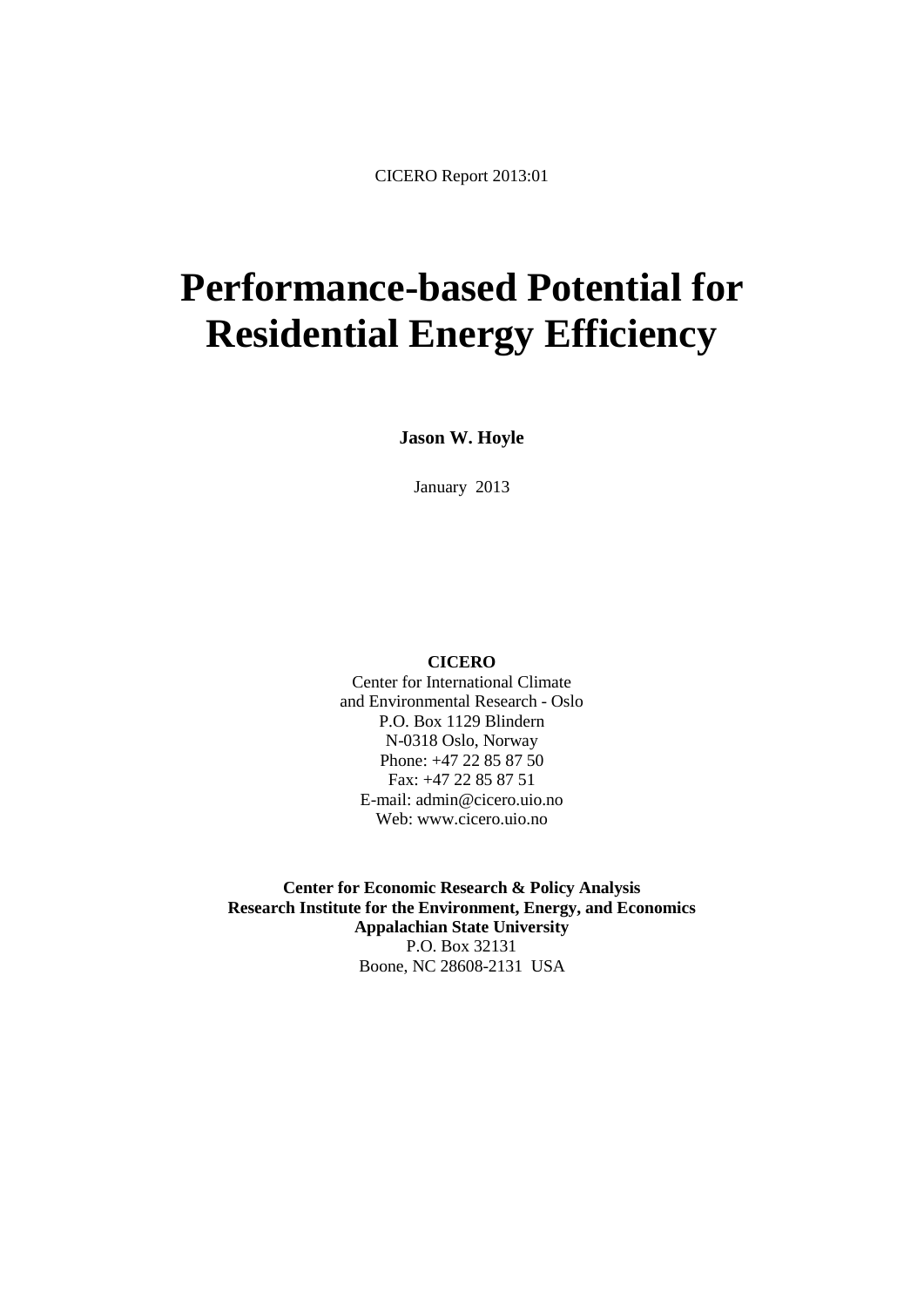**Tittel:** Performance-based Potential for Residential Energy Efficiency

Forfatter(e): Jason W. Hoyle **Author(s): Jason W. Hoyle** CICERO Report 2012:02 32 sider

**Prosjekt: ESPARR**<br>**Prosjektleder:** Hege Westskog **Prosjektleder: Prosjektleder: All Prosjektleder: All Project manager: Kvalitetsansvarlig:** Knut H Alfsen **Nøkkelord: Keywords:** 

**Sammendrag:** Energisparekontrakter (EPCer) har vist seg å være en effektiv mekanisme for å øke energieffektiviteten i nesten alle sektorer av økonomien siden de ble introdusert for nesten 30 år siden. I sin moderne form planlegges og gjennomføres EPC av eksperter med spesialisert teknisk kunnskap og finansieres av kommersielle långivere. EPC muliggjør reduksjon av risiko og bruk av tid og ressurser for å oppnå energisparing for byggeier. Denne rapporten gir en oversikt over erfaringer fra USA når det gjelder EPC og diskuterer muligheter og barrierer for bruk av EPC i boligsektoren hvor EPC nærmest har vært fraværende. Boligsektoren varierer på flere viktige måter fra de markedssegmenter hvor EPC har hatt suksess. Faktorer som høy grad av heterogenitet i energibruken, relativt lite energiforbruk per bolig, begrenset tilgang til informasjon om energiforbruk og innsparingspotensial og markedsineffektivitet som begrenser verdien av effektiviseringstiltak har stått i veien for bruk av EPC i boligsektoren. Imidlertid kan kombinasjonen av nye teknologiske fremskritt ved automatisert målingssystemer, fleksible finansieringsalternativer og en økt inkludering av energieffektiviseringsløsninger som en del av konkurransen i energimarkedet bidra til at EPC liknende løsninger kan benyttes også i boligsektoren.

**Title:** Performance-based Potential for Residential Energy Efficiency

CICERO Report 2012:02 32 pages **Finansieringskilde:** Norges Forskningsråd **Financed by:** Norwegian Research Council

**Project manager: Hege Westskog Quality manager:** Knut H Alfsen

**Abstract:** Energy performance contracts (EPCs) have proven an effective mechanism for increasing energy efficiency in nearly all sectors of the economy since their introduction nearly 30 years ago. In the modern form, activities undertaken as part of an EPC are scoped and implemented by experts with specialized technical knowledge, financed by commercial lenders, and enable a facility owner to limit risk and investment of time and resources while receiving the rewards of improved energy performance. This report provides a review of the experiences of the US with EPCs and discusses the possibilities for the residential sector to utilize EPCs. Notably absent from the EPC market is the residential segment. Historically, research has shown that the residential sector varies in several key ways from markets segments where EPCs have proven successful, including: high degree of heterogeneity of energy use characteristics among and within households, comparatively small quantity of energy consumed per residence, limited access to information about energy consumption and savings potential, and market inefficiencies that constrain the value of efficiency measures. However, the combination of recent technological advances in automated metering infrastructure, flexible financing options, and the expansion of competitive wholesale electricity markets to include energy efficiency as a biddable supply-side resource present an opportunity for EPC-like efforts to successfully engage the residential sector, albeit following a different model than has been used in EPCs traditionally.

| <b>Språk:</b> Engelsk                                                                                      | <b>Language of report:</b> English                                                                                                                             |
|------------------------------------------------------------------------------------------------------------|----------------------------------------------------------------------------------------------------------------------------------------------------------------|
| Rapporten kan bestilles fra:<br><b>CICERO</b> Senter for klimaforskning<br>P.B. 1129 Blindern<br>0318 Oslo | The report may be ordered from:<br>CICERO (Center for International Climate and<br>Environmental Research – Oslo)<br>PO Box 1129 Blindern<br>0318 Oslo, NORWAY |
| Eller lastes ned fra:<br>http://www.cicero.uio.no                                                          | Or be downloaded from:<br>http://www.cicero.uio.no                                                                                                             |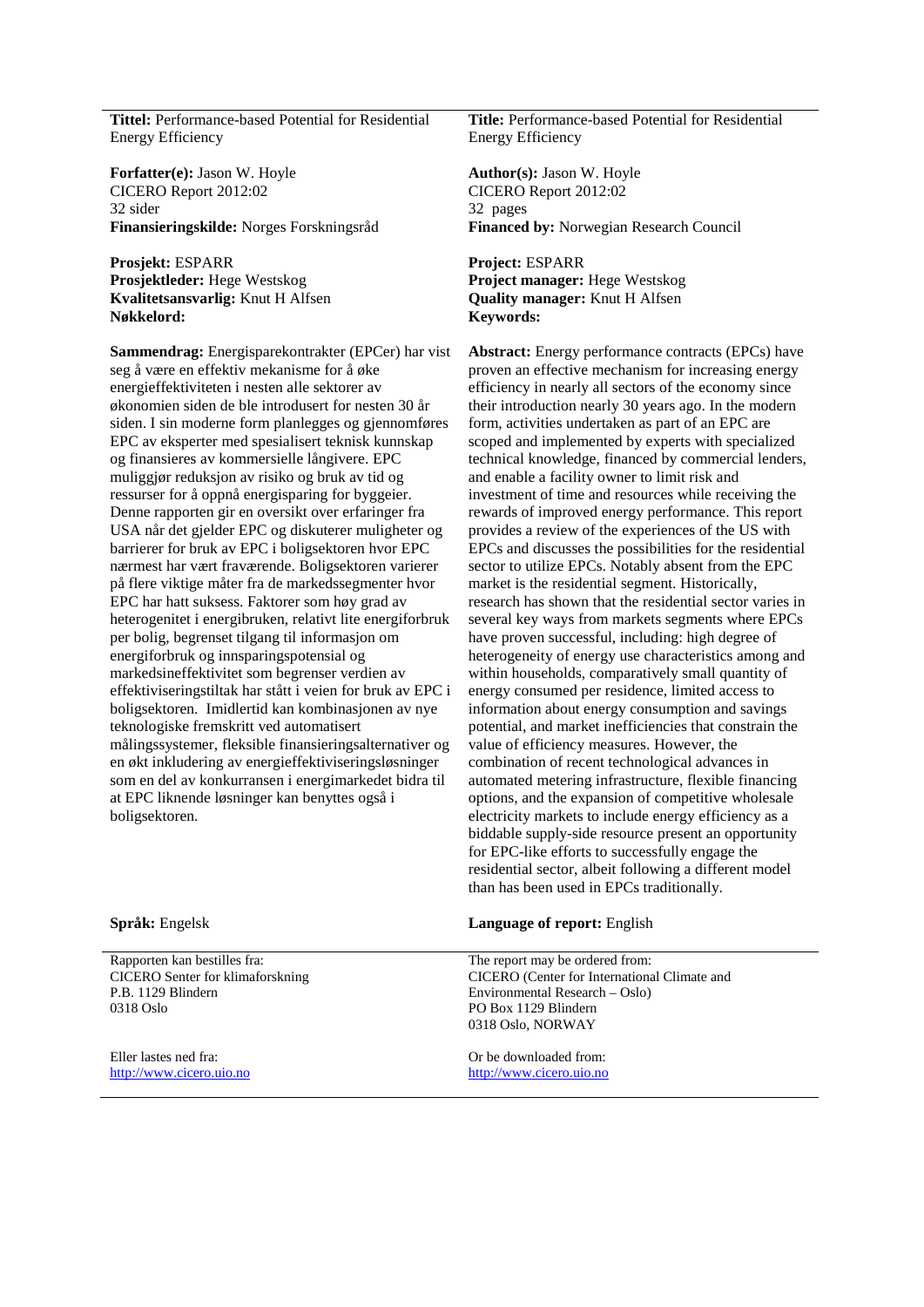# **Innhold**

| I.              |                                                                                      |  |
|-----------------|--------------------------------------------------------------------------------------|--|
| $\Pi$ .         |                                                                                      |  |
| A <sub>1</sub>  |                                                                                      |  |
| <b>B.</b>       |                                                                                      |  |
|                 |                                                                                      |  |
| A <sub>1</sub>  |                                                                                      |  |
| <b>B.</b>       |                                                                                      |  |
| $\mathcal{C}$ . |                                                                                      |  |
| D.              |                                                                                      |  |
|                 |                                                                                      |  |
| $\mathsf{A}$ .  |                                                                                      |  |
| <b>B.</b>       |                                                                                      |  |
| $\mathcal{C}$ . |                                                                                      |  |
| V.              | Prospects for the Future of Performance-based Energy Savings Contracts in Housing 19 |  |
| $\mathsf{A}$ .  |                                                                                      |  |
| B.              |                                                                                      |  |
|                 |                                                                                      |  |
|                 |                                                                                      |  |

#### **Acknowledgements**

The author extends his gratitude to the following people for their assistance, feedback and contribution of other support: Aaron Hrozencik (Appalachian State University) for exhaustive research assistance; Todd Cherry (Appalachian State University) for directing the project and scoping assistance; and Tor Håkon Inderberg (Fridtjof Nansen Institute - Norway), Tanja Winther, Hege Westskog, Marianne Aasen (Center for International Climate and Environmental Research – Oslo) and participants in the reference group for the ESPARR-project for supporting the project and providing comments, feedback and valuable suggestions. Errors are the responsibility of the author.

This work described herein was funded by the Research Council of Norway through the project "Energy Savings - from Regulation to Realization" (ESPARR) under contract No. 12-0263.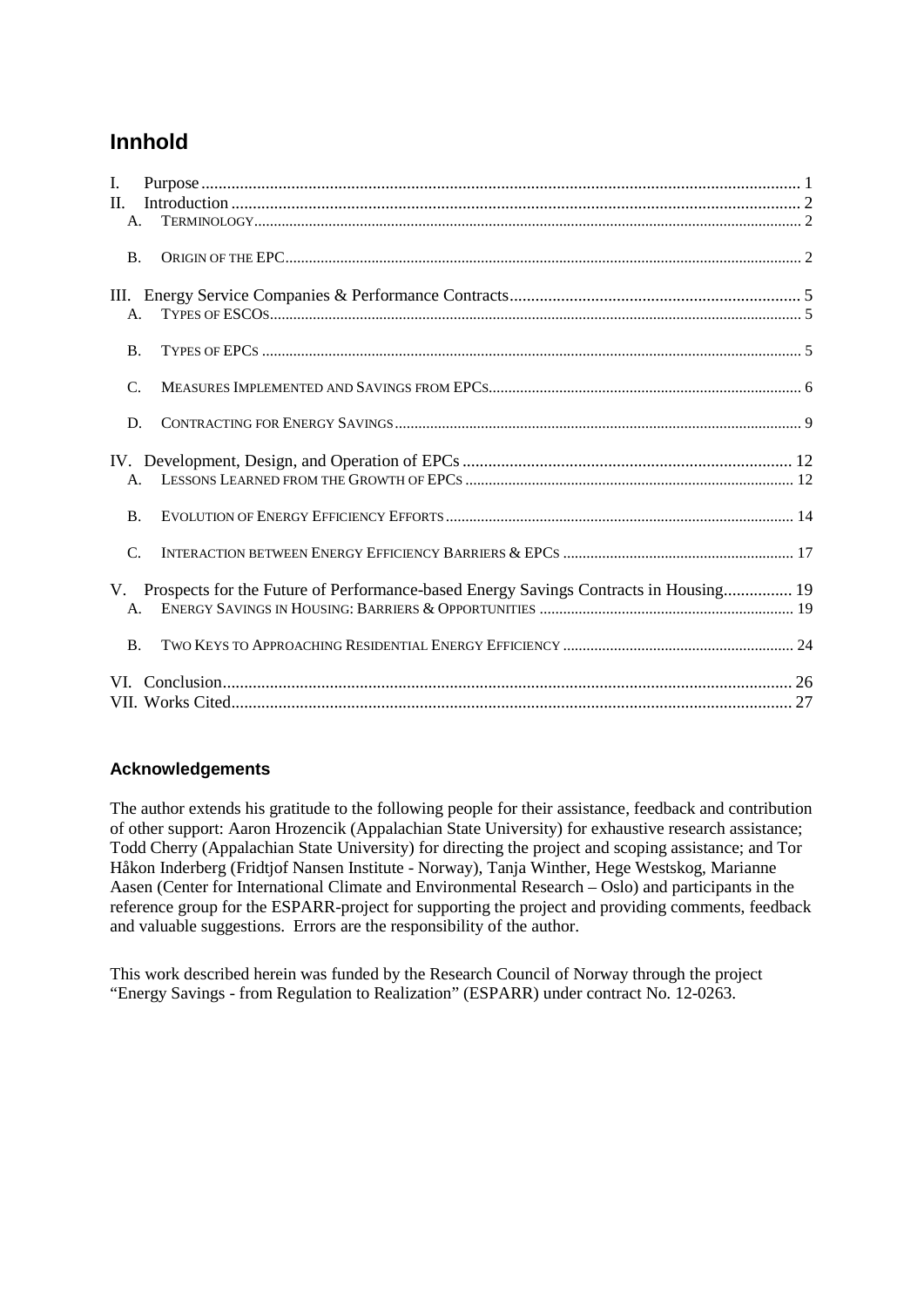# **I. Purpose**

<span id="page-3-0"></span>This report is intended to provide insight into energy performance contracts (EPCs) in the United States. by addressing the following questions:

- To what extent are EPCs being implemented in the municipal and residential sectors in the U.S.?
	- o How are EPCs being implemented in these sectors?
	- o What effect do EPCs have on the barriers and opportunities to realizing energy savings?
- How are the energy performance contract markets serving these sectors organized, and in what manner are the incentives distributed in relation to the tasks and roles of participants?
- How might EPCs be designed to obtain the largest energy savings effects?
- What factors constrain the development of EPCs, and what conditions are most important for increasing the use of EPCs in these sectors?
- In what way are smart meters, or automated metering systems, and other "smart grid" technologies used in combination with EPCs?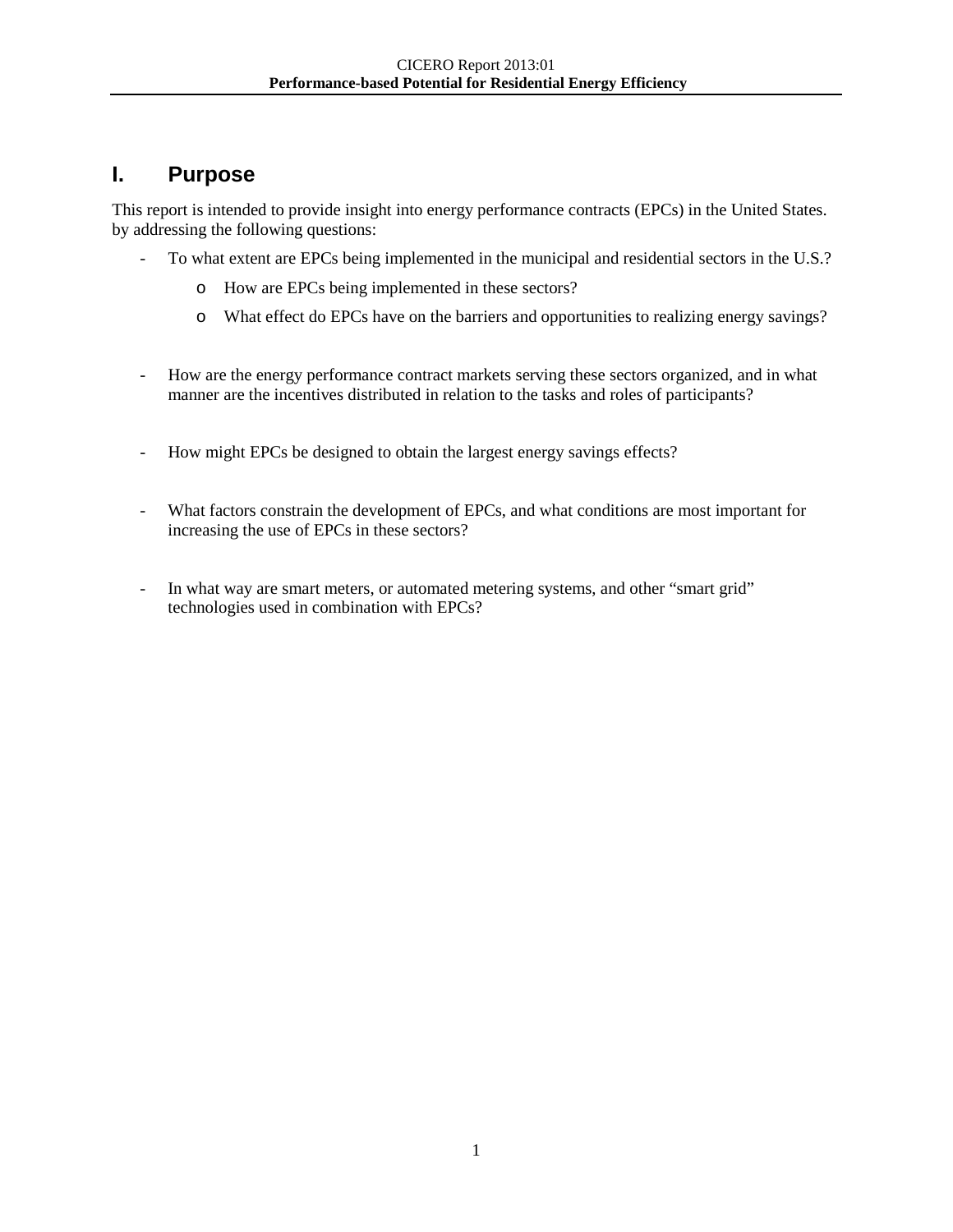# **II. Introduction**

# <span id="page-4-0"></span>*A. Terminology*

<span id="page-4-1"></span>Given that the questions at hand focus on energy savings as an outcome of EPCs, we must ask what is meant by energy savings and how do energy savings differ from energy efficiency or energy conservation? These different terms are bandied about in "energy efficiency" literature, yet are at times used interchangeably, and at other times used in reference to specific concepts. In general, for the purposes of this report, these terms are differentiated as follows:

*Energy Conservation* refers to absolute reductions in the quantity of energy consumption. For example, hanging laundry out on a line instead of drying it in a machine is a method of energy conservation.

*Energy Efficiency* is a measure of the quantity of energy consumed to produce some output; increasing energy efficiency means that the same output is produced using a lower quantity of energy input. Replacing a clothes dryer that consumed 2 kilowatt-hours (kWh) per pound of wet laundry with one that only consumed 1 kWh per pound would increase energy efficiency.

*Energy Productivity* is a measure of the economic efficiency of energy consumption, and incorporates the tradeoffs associated with how energy is used. Replacing a clothes dryer that consumed 2 kWh per pound of wet laundry during an hour-long operating cycle with one that consumed 2 kWh per pound during a half-hour-long drying cycle would increase energy productivity by reducing labor time and doubling the amount of laundry that could be done with the same equipment during the same period of time (ideally, of course, the replacement dryer would also be more energy efficient and use fewer kWh per pound of wet laundry).

*Energy Savings* is a measure of the cost of energy, and incorporates both the price and quantity of energy consumed. For example, using a clothes dryer during off-peak hours (i.e., when demand for electricity is lowest) consumes lower-cost electricity and results in energy savings.

# *B. Origin of the EPC*

<span id="page-4-2"></span>Energy use in the modern societies of developed nations is ubiquitous and often taken for granted – until it's not available. Recognition of energy as a resource of finite supply and of potentially limited availability was first institutionalized in the U.S. as a result of the energy crises of the 1970s and resulted in the enactment of the Public Utilities Regulatory Policies Act of 1978 (PURPA) by the U.S. Congress. PURPA sparked a series of changes in the U.S. electric industry that continue to this day, primarily by acknowledging the importance of energy conservation and energy efficiency, but also by providing mechanisms for new entrants to access the theretofore exclusive monopoly of electricity generation.

Shortly following PURPA's enactment, state regulators began requiring utilities to make investments in increased energy efficiency, and it is this recognition that the role of energy demand in the marketplace is of equal importance to that of energy supply that gave rise to the first generation of energy performance contracts (EPCs). The first generation of what would become the EPC as we know it today was rarely focused on energy conservation or energy efficiency and although they did tend to result in energy savings these outcomes came at a very high cost, commanding risk premiums as high as 2.5 cents per kilowatt-hour (Wolcott & Goldman, 1992).

# **1. Regulatory Context in Early EPC Markets**

A primary constraint on early energy efficiency programs was the highly regulated structure of the electricity market. The first major changes to the highly regulated electricity industry in more than 40 years occurred with enactment of PURPA, a federal law that required electric utilities to allow certain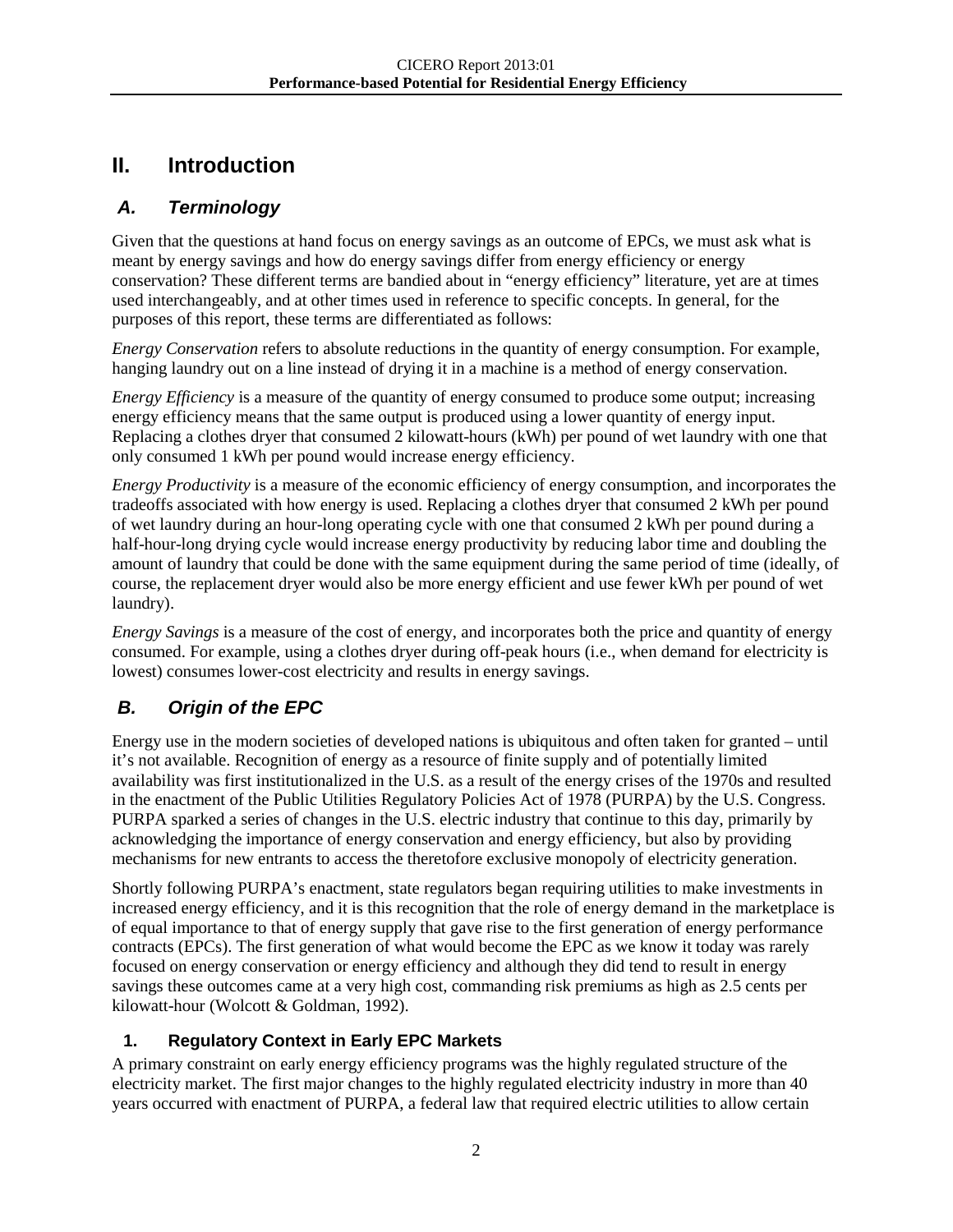independent electricity generators, called qualifying facilities (QFs), non-discriminatory access to the electric grid – for the purposes of both buying and selling power – and also required the utilities to purchase QF-generated power at a standard rate, called the avoided cost. However, it was not until enactment of the Energy Policy Act of 1992 (EPAct92) that competitive markets for wholesale electricity began to emerge, and in regions of the country where wholesale competition was adopted, ownership and operational responsibility of the electricity transmission infrastructure was transferred from the vertically integrated monopoly utilities to non-profit organizations called independent system operators (ISOs) and regional transmission organizations (RTOs).

The first efforts to manage demand as a resource, called demand-side management (DSM), occurred in an industry structure where utilities earned profits based on their expenses. Without wholesale competition, the retail price of power was generally determined using the revenue requirement method under which state regulators set a rate of return the utility would earn on its capital equipment investment and operating expenses; so, to the extent that increased demand management would supplant the need for new capital investment higher prices were avoided, but when increased efficiency reduced the utilization of existing facilities the same costs were spread over a smaller quantity of electricity sales which resulted in higher prices in order to meet the revenue requirement.

Naturally, utilities had no interest in actual energy conservation, and early efforts to manage demand were incorporated into utility efforts to minimize the cost of adding new generating capacity necessary to meet peak demand loads. These initial forays into the DSM bidding market were deemed problematic for three reasons: 1) inclusion of DSM bidding in an integrated all-source procurement solicitation; 2) high transaction costs for bid preparations necessary to limit the bidder's performance risk; and, 3) vague and open-ended solicitations from utilities that failed to specify the utility's resource needs and constraints (Wolcott & Goldman, 1992).

From these early experiences, it became apparent that demand-side resources could not be evaluated on an apples-to-apples basis with supply-side resources as DSM activities embodied a variety of non-price factors not applicable in generation capacity bid responses. The effectiveness of these first-generation bidding programs was also constrained by the comparatively high costs energy service companies (ESCOs) incurred for preparation of DSM bids relative to the costs of bidding by power producers offering much larger generation resources. A large portion of these transaction costs are attributable to asymmetrical information – namely, that ESCOs' costs were driven higher as they invested substantial time and effort in identifying, marketing, and auditing the utilities' customers in order to mitigate performance risk.

#### **2. Incorporating Performance Risk**

The first generation of EPCs were not "true" EPCs in the sense known today, and took a form resembling energy service contracts (ESCs) rather than performance-based contracts. The critical difference between an EPC and ESC is that the EPC confers performance risk. Development of the International Performance Measurement and Verification Protocol (IPMVP) during 1996-1997 provided the first standardized framework for evaluating the performance of energy efficiency measures (IPMVP Committee, 2002).

Prior to the IPMVP, ESCOs were often compensated based on the outputs (e.g., number of energy audits performed) instead of the outcomes (e.g., peak load reduction or kWh savings). Incorporating pay-forperformance into DSM contracts greatly reduced the performance risk formerly borne by utilities, and made DSM contracts much more palatable to utilities that were concerned about making investments in DSM activities with no guaranteed benefits without which cost recovery would be subject to the whim of state regulatory bodies.

As the benefits of EPCs became more widely appreciated and the ESCO industry developed a track record of success, the 2000s saw commercial lenders displace utilities and electric ratepayers as the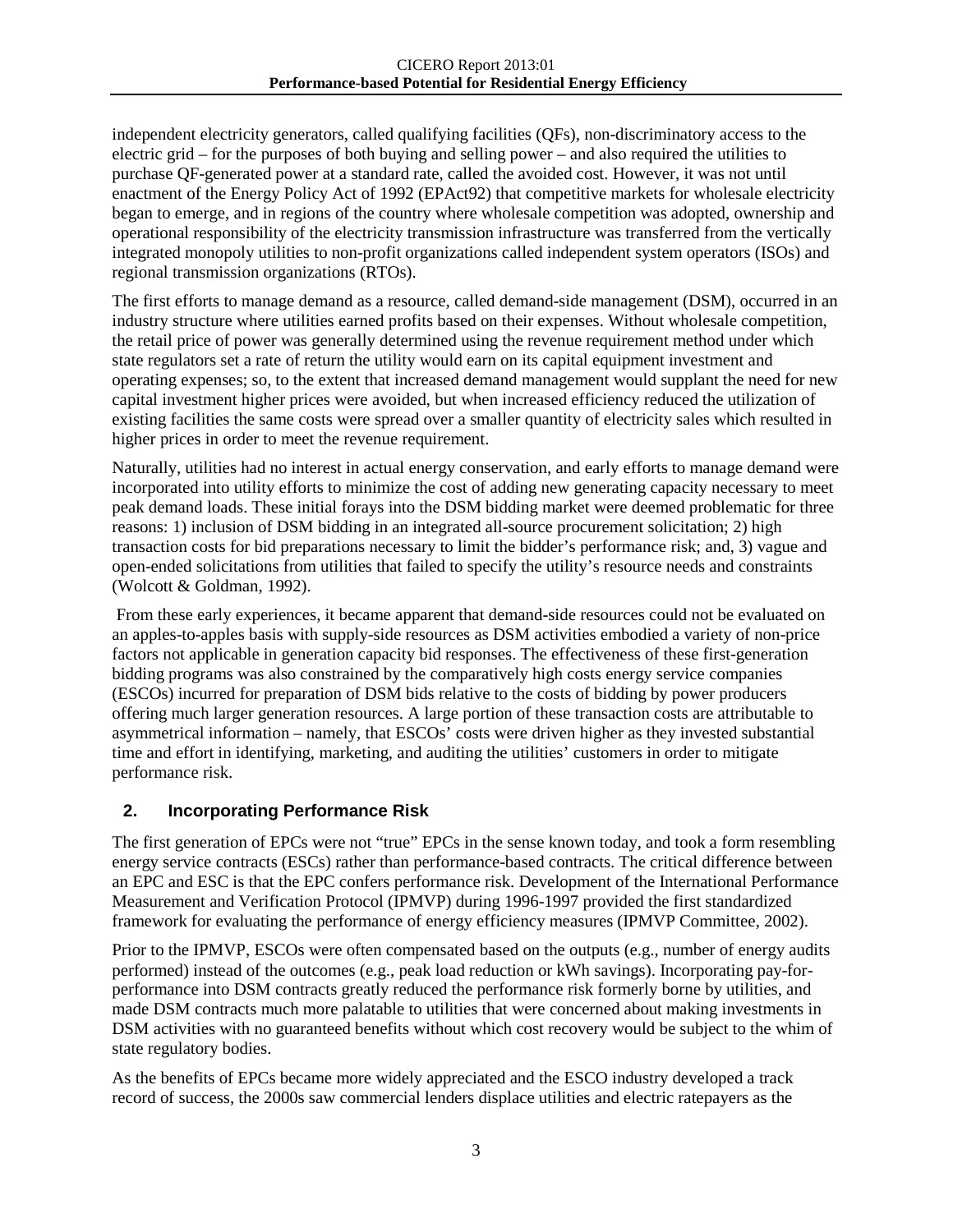primary source of energy efficiency funding in EPCs. This new funding source coupled with new policies that expanded the potential market by establishing EPC standards and pre-qualified ESCOs to provide EPC services allowed state and federal government entities to make use of EPCs, and resulted in both rapid growth in the EPC market and the establishment of the EPC as a stand-alone business model that no longer was dependent on utility involvement.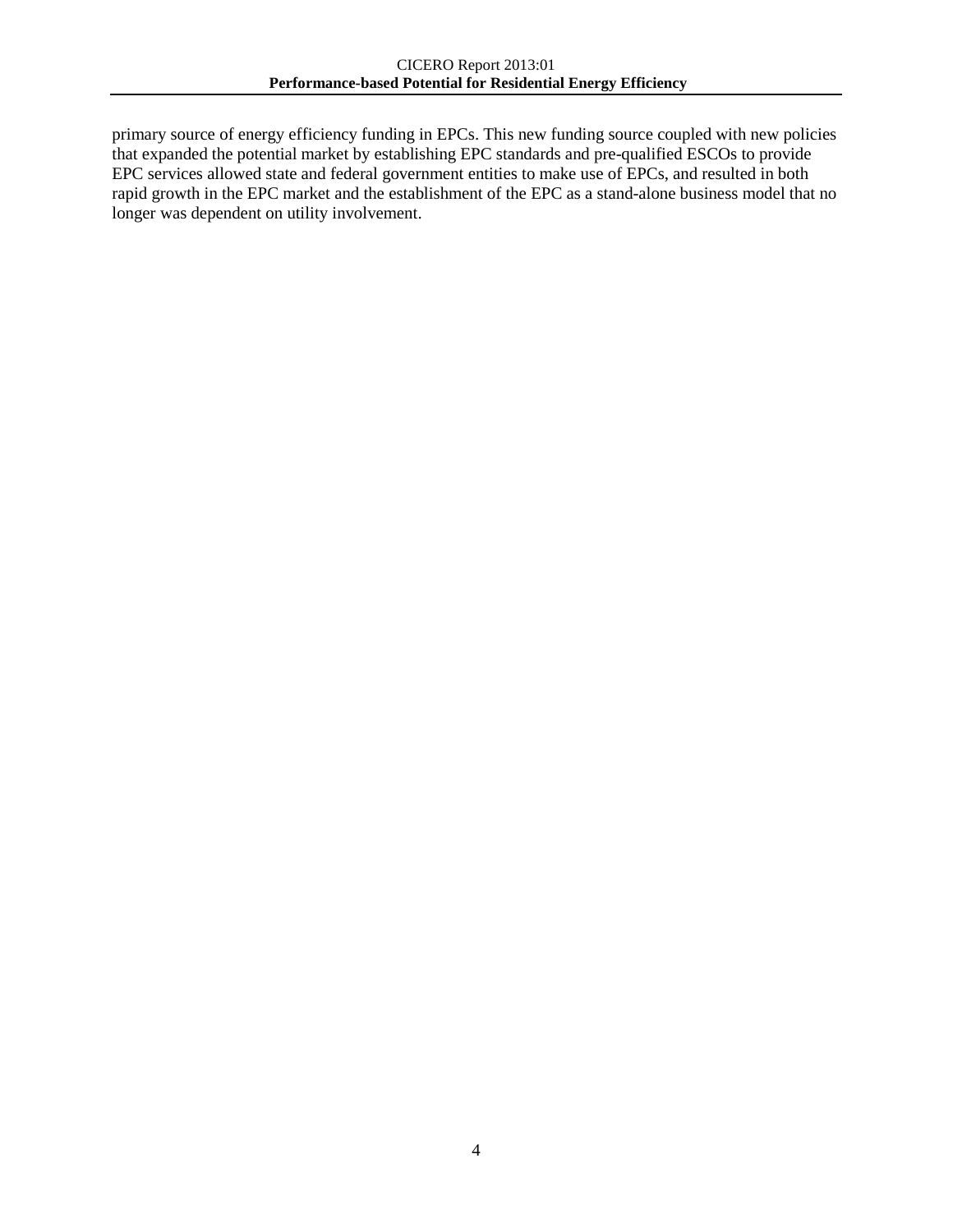# **III. Energy Service Companies & Performance Contracts**

<span id="page-7-0"></span>A common definition<sup>[1](#page-7-3)</sup> of an energy service company is: "A company that provides energy-efficiencyrelated and other value-added services and for which performance contracting is a core part of its energyefficiency services business. In a performance contract, the ESCO guarantees energy and/or dollar savings for the project and ESCO compensation is therefore linked in some fashion to the performance of the project." (Larsen, Goldman, & Satchwell, 2012).

# *A. Types of ESCOs*

<span id="page-7-1"></span>The U.S. ESCO industry is estimated to have more than \$7 billion in revenue during 2011, up from about \$4.1 billion in 2008 (Satchwell, Goldman, Larsen, Gilligan, & Singer, 2010). According to the most recent survey of ESCOs in the U.S. (Satchwell, et al. 2010) the four largest ESCOs with 49% of total industry revenue are building equipment manufacturers, 43% of industry revenues are attributable to 35 companies classified as either engineering service companies – independent ESCOs – or other energy companies, and the remaining 8% of revenue is earned by 5 utility affiliates. Independent ESCOs have been the fastest growing segment of the ESCO industry, with this sector's share of total industry revenue increasing from 10% of revenue in 2000 to 22% of industry revenue in 2008 (Hopper, Goldman, D., Singer, & Birr, 2007).

ESCOs can also be grouped based on their market focus. ESCOs can be affiliated with other companies (e.g., utility affiliates or divisions of equipment manufacturers) while others are independent companies. The geographic focus of ESCOs is also another defining characteristic, with some companies working in specific geographic areas and others offering services nationwide. ESCOs also target different market segments, some by specializing in specific types of facilities (e.g., commercial industrial, residential, universities, or hospitals) and others by concentrating on particular technical areas (e.g., lighting, HVAC, or certain industrial processes).

# *B. Types of EPCs*

<span id="page-7-2"></span>An EPC is the legal agreement between a facility owner/operator and the company providing the energy services. The EPC agreement is typically a multi-year arrangement that specifies the scope of services to be provided, responsibilities of the parties, and other terms. EPCs sometimes include capital equipment upgrades in addition to energy services, including: energy audits, project engineering, financing, equipment procurement, construction, commissioning, facility staff training, measurement and verification of energy savings, and sometimes include ownership or operation of new equipment, negotiating and managing fuel and/or power purchase agreements, and other energy management services.

Contracts for energy services do not always include a performance-related component, especially in the residential sector. About a quarter of ESCO revenues are earned from pay-for-service type contracts under which the ESCO is hired to provide services such as design/build (i.e., engineering, construction and commissioning) for a new facility, to conduct energy audits and recommend energy efficiency improvements, or to manage and evaluate the performance of a utility's energy efficiency programs. In some cases in the U.S., where allowed by state regulations, ESCOs enter into chauffage, or utility purchase agreement contracts, where the ESCO owns the equipment (e.g., HVAC, lighting, etc.) and sells the output to the customer.

<span id="page-7-3"></span> $1$ <sup>1</sup> This definition is consistent with the standard definition of an ESCO in the European Commission Directive (2006/32/EC) on Energy End-use Efficiency and Energy Services, particularly in the delivery of energy services and assumption of some degree of performance risk by the ESCO.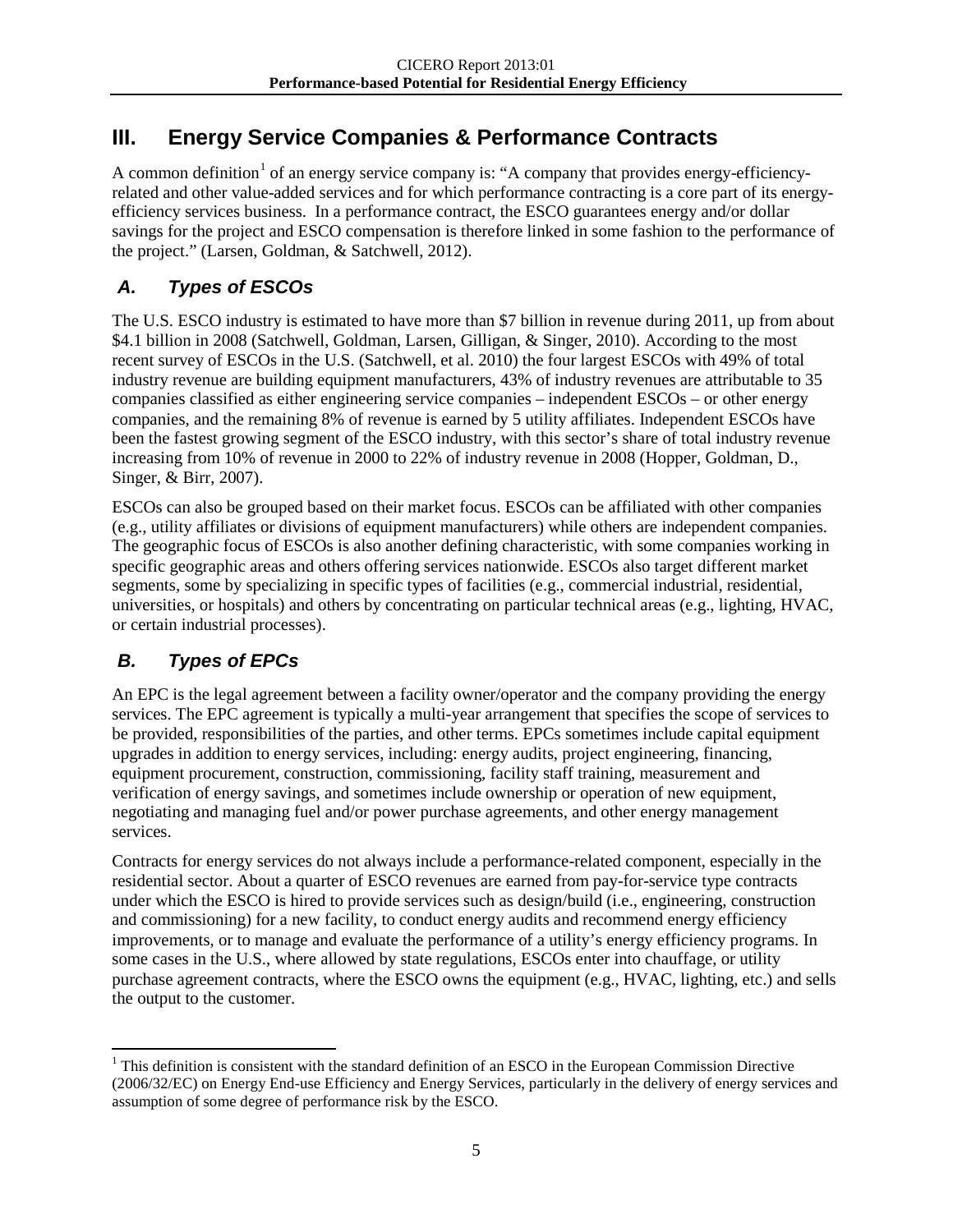Performance-based contracts generally take one of two forms: guaranteed savings or shared savings. As described by the Pacific Northwest National Laboratory (PNNL) in a guide to performance contracting with ESCOs (Baechler & Webster, 2011), these types of EPCs are characterized by:

- **Guaranteed Savings**: contracts have a fixed term and the ESCO ensures a minimum level of savings over a fixed term; financing is provided by the ESCO although the owner makes some capital investment in some cases; and, the ESCO receives no additional benefit if savings exceed the estimated amount.
- **Shared Savings**: contracts directly tie the compensation of the ESCO to the savings earned by the project, the specific arrangements may take a variety of forms (e.g., ESCO receives a fixed percentage of savings, a minimum fee plus a percentage of savings, or a fee that scales down over time as the ESCO recoups its investment); financing is mostly provided by the ESCO but may include some capital investment by the facility owner; and some provisions usually address the distribution of savings in excess of projections.

## *C. Measures Implemented and Savings from EPCs*

<span id="page-8-0"></span>Extrapolating from a database representing an estimated 20% of ESCO projects from 1990-2008, a Lawrence Berkeley National Laboratory (LBNL) report estimates that the ESCO industry has provided about \$23 billion in net direct economic benefits to customers, with the average public-sector project providing about \$0.89 per square foot in net direct benefits to customers (Larsen, Goldman, & Satchwell, 2012). Among projects in the database are 367 state and local government projects that received a total net direct benefit of more than \$442 million with a median benefit-cost ratio of 1.5, 186 projects at health/hospital facilities received a net direct benefit of more than \$330 million with an median project benefit-to-cost ratio of 2.6, and 68 public housing projects with nearly \$69 million in total net benefits at a median benefit-cost ratio of 1.4.

EPC projects in the public sector have a track record of meeting or exceeding the expected level of savings that has improved over time. Between 1990 and 1997, nearly 80% of projects in the database met or exceeded expected savings levels with nearly 65% exceeding expected savings levels. Between 1998 and 2004, about 85% of public-sector projects met or exceeded expected savings levels, but the ability of ESCOs to accurately predict energy savings improved with about a third meeting – without exceeding – projected savings. Again between 2005 and 2008 more than 80% of public-sector projects met or exceeded projected savings, but projections of savings by ESCOs improved dramatically so that less than a third of projects exceeded projected savings. This increasingly large portion of projects that meet but do not exceed projected savings levels is significant to the growth of EPCs because a project's savings determine the ESCOs profits and, in turn, confidence in the accuracy and level of projected savings constrains which projects ESCOs may be willing to take on.

#### **1. ESCO Strategies**

ESCO retrofit strategies included in EPCs include a wide array of measures and combinations of measures, ranging from lighting improvements or replacement of major HVAC equipment to installation of on-site generation facilities, replacing major equipment (i.e., laundry or kitchen appliances), or major facility construction (e.g., roof replacement or re-insulation of exterior walls). Retrofit strategies for EPCs, as classified by Lawrence Berkeley National Laboratory (LBNL), are shown in [Table 1.](#page-9-0) These strategies are cumulative (with the exception of "Other"), so that the major HVAC would include lighting-only and minor HVAC retrofits in addition to major HVAC activities.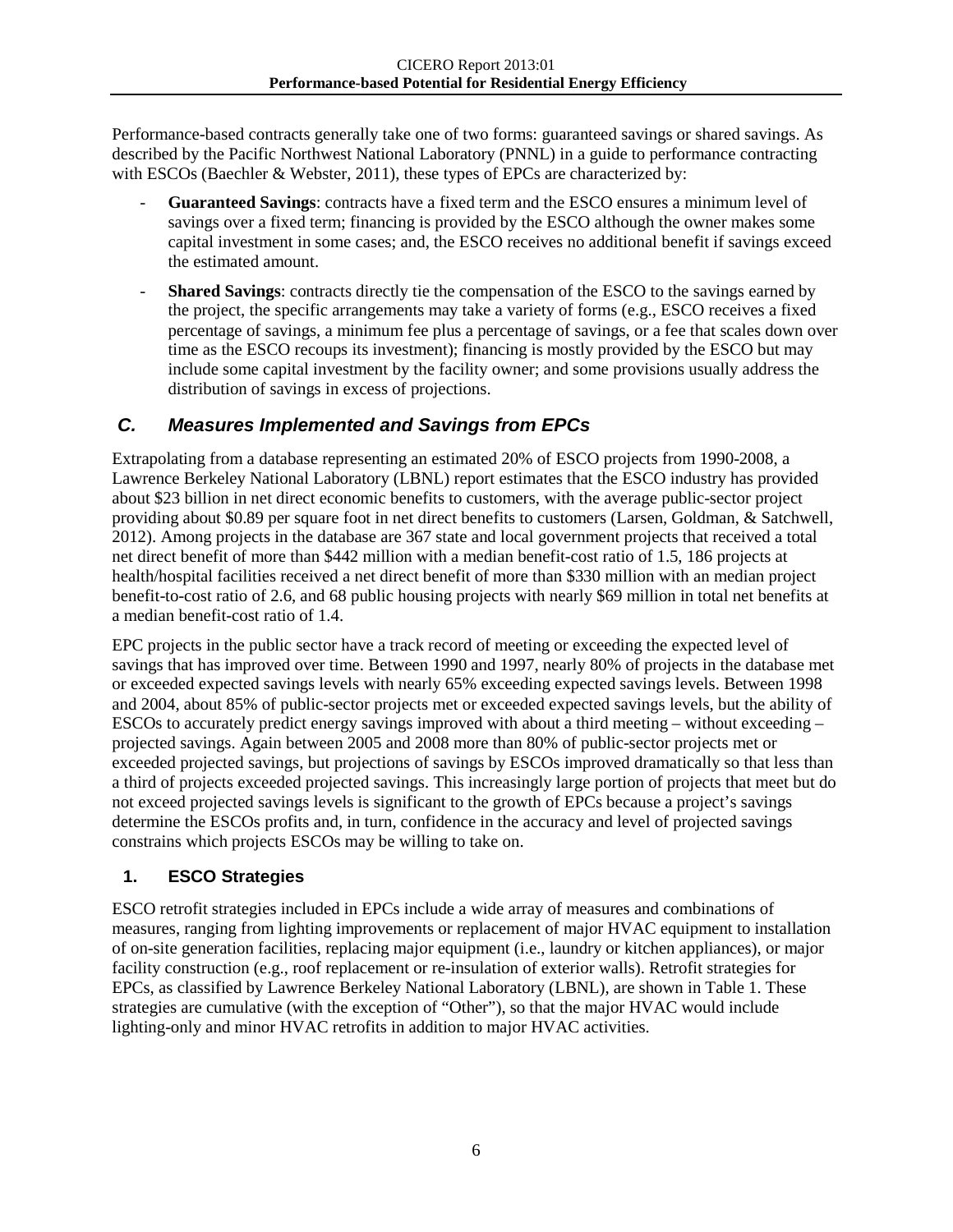#### <span id="page-9-0"></span>**Table 1**

#### **Primary retrofit strategies utilized in ESCO projects**

| Primary<br>retrofit<br>strategy                                                                                                                                                                                                                                                                                                                                                                                                                                                                                                                               | Example of energy conservation measures (ECMs) included                                                                                                                                                                                                                                                                                                                                                                                                                                                                                                          |  |
|---------------------------------------------------------------------------------------------------------------------------------------------------------------------------------------------------------------------------------------------------------------------------------------------------------------------------------------------------------------------------------------------------------------------------------------------------------------------------------------------------------------------------------------------------------------|------------------------------------------------------------------------------------------------------------------------------------------------------------------------------------------------------------------------------------------------------------------------------------------------------------------------------------------------------------------------------------------------------------------------------------------------------------------------------------------------------------------------------------------------------------------|--|
| Lighting-only                                                                                                                                                                                                                                                                                                                                                                                                                                                                                                                                                 | Technologies installed only include various lighting efficiency measures, controls and strategies.                                                                                                                                                                                                                                                                                                                                                                                                                                                               |  |
| Minor HVAC                                                                                                                                                                                                                                                                                                                                                                                                                                                                                                                                                    | Technologies installed only include less-capital intensive HVAC measures and controls (and<br>exclude major HVAC equipment replacements) and may include lighting and other measures.                                                                                                                                                                                                                                                                                                                                                                            |  |
| Major HVAC                                                                                                                                                                                                                                                                                                                                                                                                                                                                                                                                                    | Technologies installed include major HVAC equipment replacements (e.g., boilers, chillers,<br>cooling towers, HVAC dist. improvements) and may include other HVAC control, high-efficiency<br>lighting, and motors measures.                                                                                                                                                                                                                                                                                                                                     |  |
| On-site<br>generation                                                                                                                                                                                                                                                                                                                                                                                                                                                                                                                                         | Technologies include installation of onsite generation equipment and may include other energy<br>efficiency measures (e.g., lighting, HVAC equipment and controls, motor efficiency measures).                                                                                                                                                                                                                                                                                                                                                                   |  |
| Non-energy <sup>a</sup>                                                                                                                                                                                                                                                                                                                                                                                                                                                                                                                                       | Technologies installed include roof or ceiling replacement, asbestos abatement (i.e., measures<br>that are not installed primarily for their energy savings), and may include other efficiency<br>measures (e.g., lighting or HVAC upgrades).                                                                                                                                                                                                                                                                                                                    |  |
| Other                                                                                                                                                                                                                                                                                                                                                                                                                                                                                                                                                         | Technologies installed include all other measures including domestic hot water (DHW), water<br>conservation, and installation of energy-efficient equipment such as vending machines, laundry<br>or office equipment, high-efficiency refrigeration, industrial process improvements and<br>strategies such as staff training or utility tariff negotiation. These individual measures may also<br>be included in other retrofit strategies (except lighting-only); projects categorized as "Other"<br>retrofit strategy only installed these types of measures. |  |
| (Hopper, Goldman, McWilliams, Birr, & McMordie-Stoughton, 2005) indicate that, in some cases, ESCO projects include<br>a<br>some measures with significant costs that are not necessarily intended to produce energy savings (e.g., asbestos removal).<br>Thus, we defined this retrofit strategy as "non-energy" to separate projects that may have relatively poor economic<br>performance because they include some measures that provide non-energy benefits or are required for the project to move<br>forward but whose value is difficult to monetize. |                                                                                                                                                                                                                                                                                                                                                                                                                                                                                                                                                                  |  |
|                                                                                                                                                                                                                                                                                                                                                                                                                                                                                                                                                               | Table Source: (Larsen, Goldman, & Satchwell, 2012)                                                                                                                                                                                                                                                                                                                                                                                                                                                                                                               |  |

As each strategy incorporates a progressively more-involved level of retrofit activity, the rate of investment typically increases. Typical lighting-only retrofits have been historically undertaken at a real cost (in 2009 dollars) of less than \$2 per square foot, while minor HVAC retrofits have been undertaken at a real cost of about \$3/ft<sup>2</sup>, and major HVAC improvements at an average real cost of about \$5/ft<sup>2</sup> although the 75<sup>th</sup> percentile of projects have required investment of about \$8/ft<sup>2</sup> (Larsen, Goldman, & Satchwell, 2012).

Non-energy project strategies, in particular, have the highest rate of investment and one of the lowest rates of return with an average investment of between \$8 and \$10 per square foot for projects offering a payback in excess of 12 years. However, more than 85% of projects installing non-energy measures between 2005 and 2008 in the U.S. were K-12 schools which utilize the EPC method as a means of securing needed capital without taking on additional public debt in order to fund long-overdue infrastructure and facility repairs and upgrades.

Project activities examined in the LBNL study were grouped into two general classifications based on the comprehensiveness of the EPC activities, with those implementing major HVAC, onsite generation and non-energy measures considered comprehensive, while those projects with lighting-only or minor HVAC activities were considered non-comprehensive. Overall, there were about 2.5 comprehensive projects for every non-comprehensive project, and the typical investment for comprehensive projects was about twice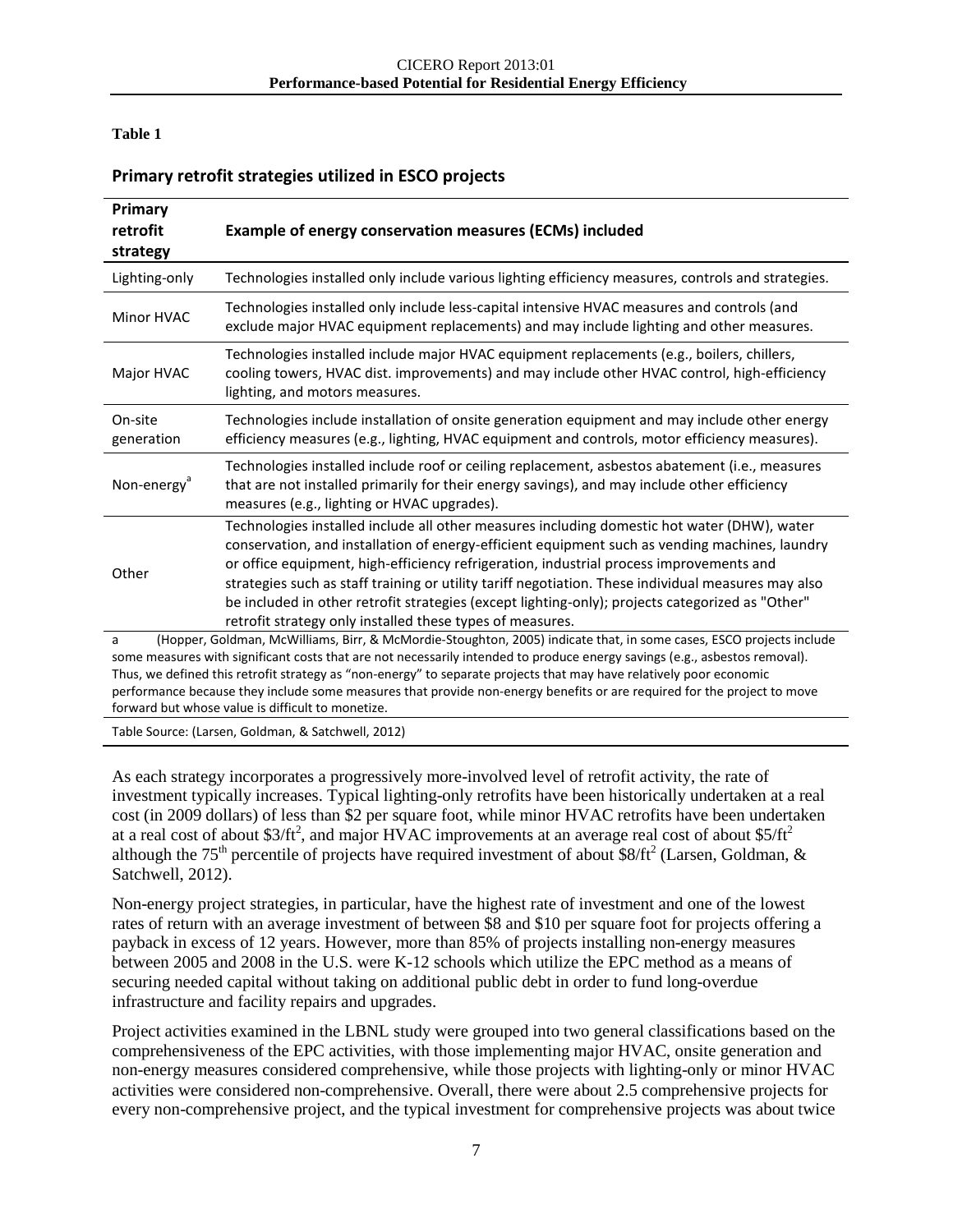that for non-comprehensive projects. The comparatively higher frequency of comprehensive projects suggests a preference by ESCOs, perhaps due to economies of scale, for large-scale projects with a broad scope of activity.

#### **2. ESCO Activities**

The single most common ESCO activity, as shown in [Figure 1,](#page-10-0) is the installation of high-efficiency lighting, which is done by an estimated 93% of all projects. The second-most common source of energy savings is the installation of controls, both for lighting and HVAC systems, which are installed by more than 65% of projects in municipal, university, schools, and health facilities. Other common measures implemented in EPCs include upgrades to indoor climate control equipment (e.g., boilers, chillers, and ventilation ducts), water conservation devices, and building envelope improvements. Some customer classes, schools and public facilities in particular, also show a high incidence of implementing non-energy measures – typically including replacement of capital equipment, major building repairs (e.g., roof), or deferred maintenance activities. Some projects also feature on-site power generation, such as the installation of solar electricity generating equipment or solar water heating technology.

Most EPC projects included multiple energy conservation measures. A 2002 study (Goldman, Osborn, Hopper, & Singer, 2002) from LBNL examined projects entered in the National Association of Energy Service Companies (NAESCO) database between 1990 and 2000, and based on 11 categories of end-use retrofit measures<sup>[2](#page-10-1)</sup> determined that the average institutional sector project (government, schools, universities, hospitals, etc.) featured activities from 2.2 measure categories. Within the institutional sector, the 181 state and local government projects averaged activities in 1.9 measure categories, and the 39 projects in public housing averaged activities from 2.4 measure categories.



<span id="page-10-0"></span>

<span id="page-10-1"></span><sup>&</sup>lt;sup>2</sup> End-use retrofit measure categories are: lighting, comfort conditioning, motors/drives, water heaters, non-energy improvements, power supply, refrigeration, miscellaneous equipment and systems, industrial process improvements, other measures/strategies, and plumbing products and fittings.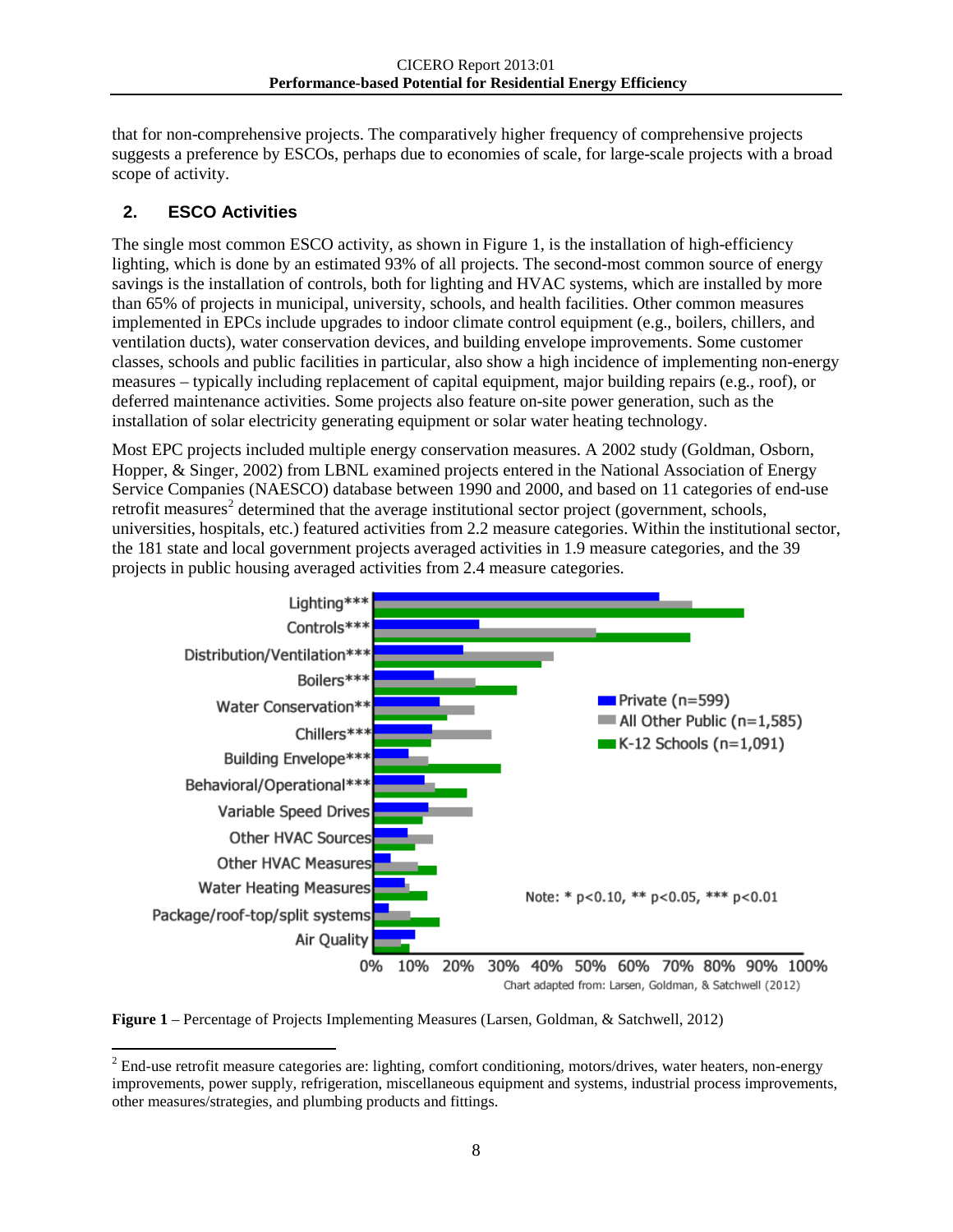# *D. Contracting for Energy Savings*

## **1. EPC Process**

<span id="page-11-0"></span>The basic process for entering into an EPC includes the five phases, adapted from the PNNL guide (Baechler & Webster, 2011), shown in [Figure 2.](#page-11-1) The first phase starts with the customer, or facility owner, who must define the general scope of the project – often using the results of an energy audit or feasibility study – and then select an ESCO or other company to carry out the work. Once financing for the project is secured, whether self-financed, through the ESCO, or from a third-party, the project is implemented and the equipment is commissioned and brought into service. During the course of the project, regular measurement and verification of energy savings is performed along with general operations and maintenance activities, until the end of the contract term when all financial and other obligations are fulfilled.

There are standard contract terms and pre-approved ESCOs for the use EPCs at federal government facilities in the U.S., and many states have adopted a similar approach with pre-approved contract templates and lists of ESCOs that are pre-qualified for EPC activities in state and municipal facilities. In addition there are several resources<sup>[3](#page-11-2)</sup> from the energy management industry associations which also provide templates and resources to support facility owners' pursuit of an EPC.



<span id="page-11-1"></span>

<span id="page-11-2"></span><sup>&</sup>lt;sup>3</sup> These include the National Association of Energy Service Companies (NAESCO) at [http://www.naesco.org;](http://www.naesco.org/) the Energy Services Coalition at [http://www.energyservicescoalition.org/resources/model/index.html#Pre-Qualify;](http://www.energyservicescoalition.org/resources/model/index.html#Pre-Qualify) the U.S. Department of Housing and Urban Development's Public Housing Energy Conservation Clearinghouse at [http://portal.hud.gov/hudportal/HUD?src=/program\\_offices/public\\_indian\\_housing/programs/ph/phecc/eperformanc](http://portal.hud.gov/hudportal/HUD?src=/program_offices/public_indian_housing/programs/ph/phecc/eperformance) [e;](http://portal.hud.gov/hudportal/HUD?src=/program_offices/public_indian_housing/programs/ph/phecc/eperformance) and the Building Owners and Managers Association's International Energy Performance Contracting Model at <http://www.boma.org/resources/bepc/Pages/default.aspx>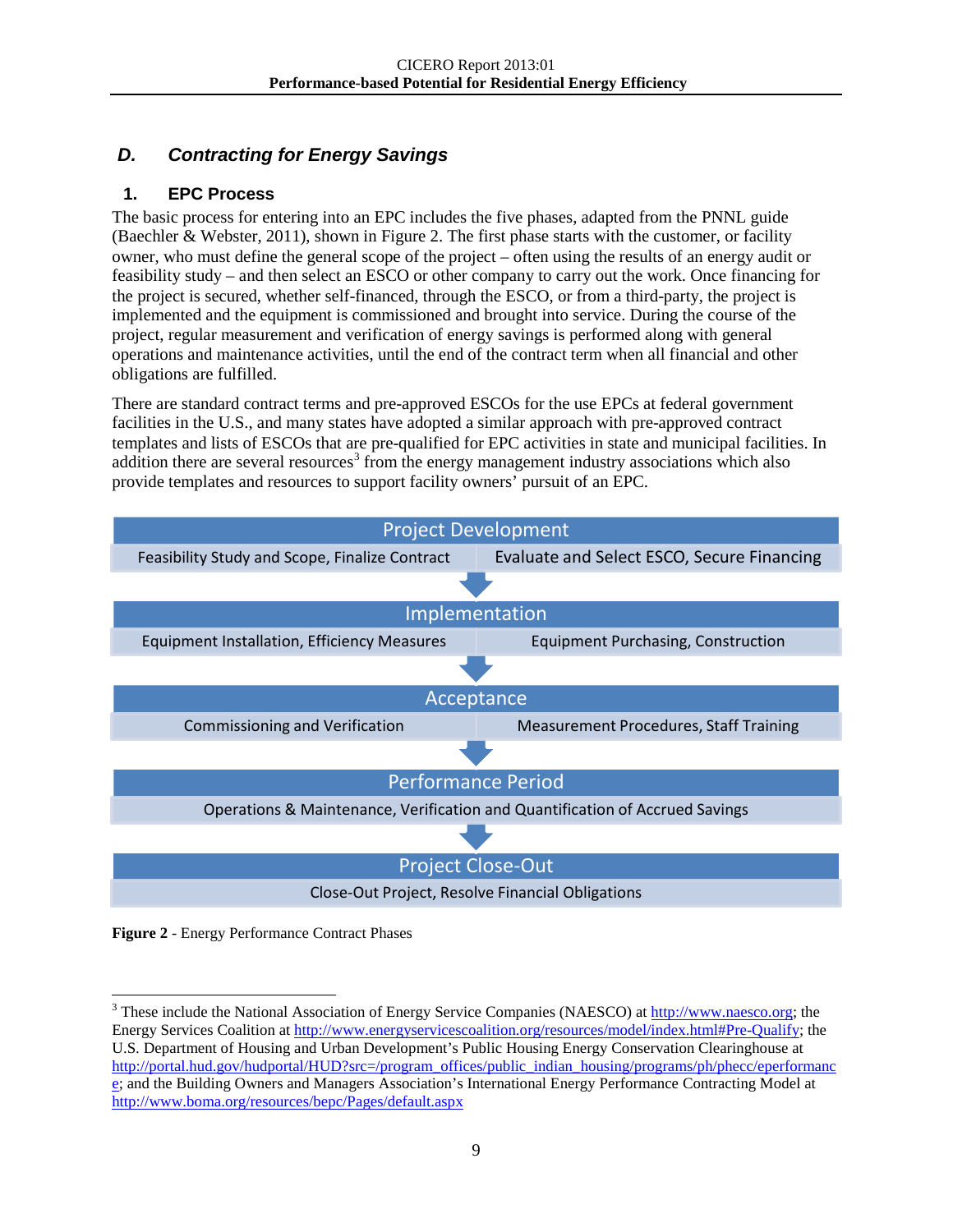# **2. EPC Terms & Approaches**

While most EPC projects are completed in a single phase, about 13% of projects studied from the NAESCO database were implemented in multiple phases. A high percentage (41%) of multi-phase projects reported multiple phases of lighting-only retrofits – only 24% of all projects reported lightingonly retrofits. Overall, multi-phase projects tended to be more comprehensive (i.e., utilize more activity measures or strategies) than their single-phase counterparts. Some reasons cited for the use of a phased approach include: minimize construction-related disruption, constraints on contracting and procurement, and a desire to assess ESCO performance on an individual project prior to making larger/longer commitment (Goldman, Hopper, & Osborn, 2005).

The length of EPC contract terms also varies, in some cases based on the types of retrofit measures selected and in others due to restrictions imposed by third-party funding programs (e.g., ratepayer funded efficiency programs, state contract rules, etc.). The NAESCO database – less ratepayer or other publicly funded projects – indicates that slightly more than 20% of projects completed between 1996 and 2000 had contract terms of less than five years, about half of projects during the same time period had contract lengths of between 10 and 14 years, and that about 10% of EPCs had contract terms of 15 years or longer (Goldman, Osborn, Hopper, & Singer, 2002).

# **3. Performance Requirements, Guarantees, and Insurance**

Much like the ESCO offering the EPC assumes some or all of the performance risk associated with the guaranteed level of savings and may be exposed to the credit risk of the EPC counterparty, the facility owner or operator who will receive EPC services from the ESCO also incurs a performance risk – the risk that the new equipment or repairs installed by the ESCO may not be as durable, functional, or reliable as what is being replaced. After all, the energy savings from a new high-efficiency device are of little-to-no benefit if the device is unreliable and in frequent need of repair. EPC contracts with federal housing agencies in the U.S. address this risk by incorporating performance specifications into the EPC.

EPC's with federal agencies (or public housing agencies using federal funds from Housing and Urban Development (HUD)) have a maximum statutory contract length of  $25$  years<sup>[4](#page-12-0)</sup>, and energy savings performance contracts (ESPCs) require annual energy audits and terms specifying government payments and performance guarantees – effectively placing the burden of ensuring the efficacy of equipment operation on the contractor for a specified length of time.

Federal law<sup>[5](#page-12-1)</sup> requires that, "Any such performance guarantee shall provide that the contractor is responsible for maintenance and repair services for any energy related equipment, including computer software systems." So, EPC contracts with the federal government in the U.S. require guarantees of not only energy savings but also of equipment operation; state agencies likely have similar clauses, the specifics of which vary from state to state, and private organizations are generally left to fend for themselves in negotiating contract clauses.

The generic indefinite delivery, indefinite quantity (IDIQ) contract for ESPCs from the Federal Energy Management Program<sup>[6](#page-12-2)</sup> includes standards of service specifications as part of the performance requirements for energy conservation measures (ECMs) in each ECM's task order (TO). These standards of service could include specifications such as acceptable temperature, lighting level, noise criteria, or other factors (e.g., even a minimum amount of operational time required) (IDIQ Contract, C.3). The IDIQ

<span id="page-12-0"></span> $4$  42 USC §8287 (a)(1)

<span id="page-12-1"></span> $5$  42 USC §8287 (a)(2)(A)

<span id="page-12-2"></span><sup>6</sup> IDIQ contract template available at [http://www1.eere.energy.gov/femp/financing/espcs\\_resources.html](http://www1.eere.energy.gov/femp/financing/espcs_resources.html)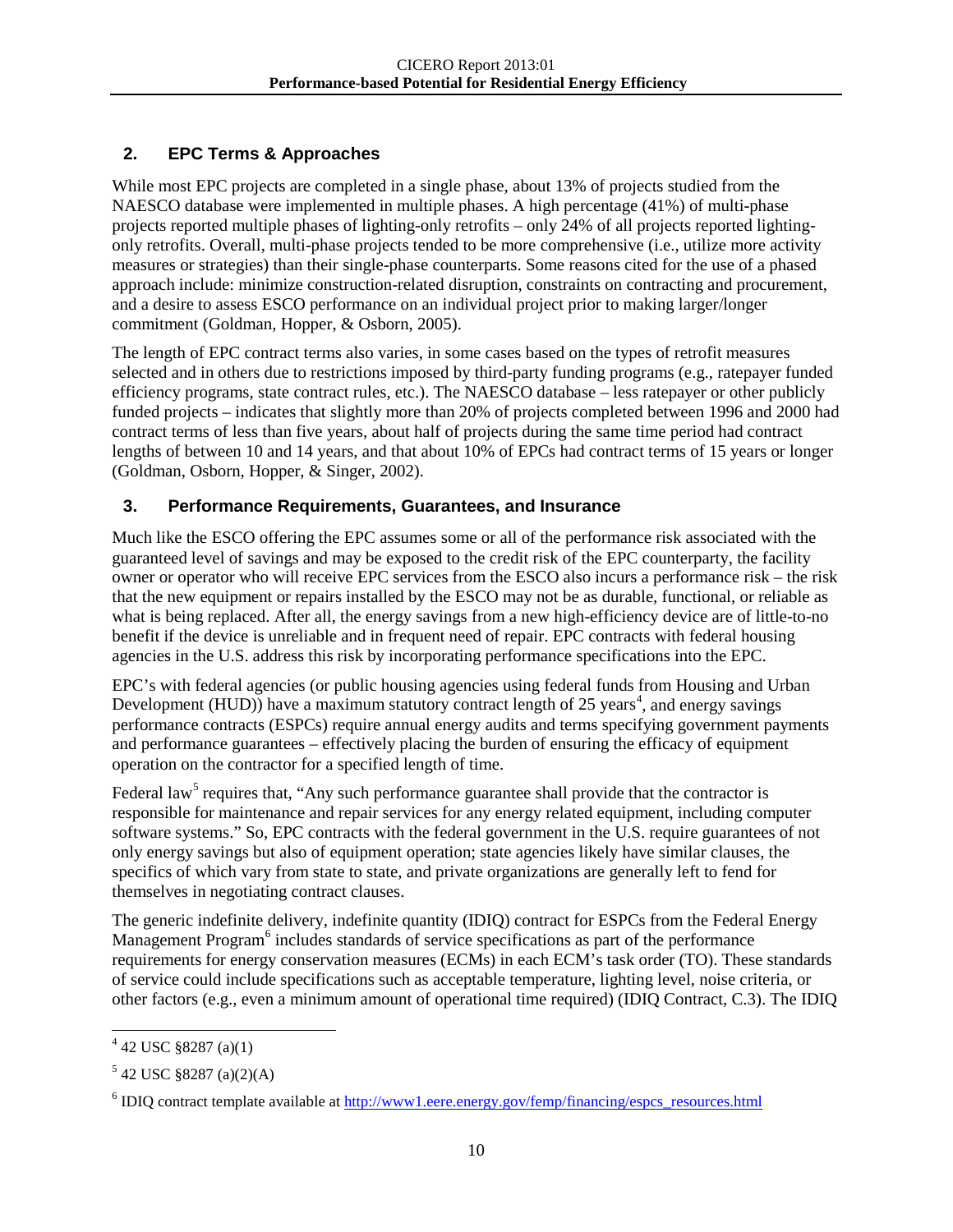contract also requires post-installation reports and annual measurement and verification reports (IDIQ Contract, C.4.6) that include not only energy savings but standards of service evaluations as well.

Operational requirements are also specified in the IDIQ Contract (C.6), which states "Regardless of who performs the operations, the contractor shall be responsible for the operations of all installed ECMs" (C.6.1). Contractors are also responsible for all preventive maintenance, including even maintenance activities performed by the government agency (IDIQ Contract, C.7), and responsibility for repair of all energy conservation measures also falls on the contractor (IDIQ Contract, C.8):

> IDIQ Contract, C.8.2 Repair of ECMs includes all material and equipment associated with the replacement or repair of facilities, systems, or equipment that have failed or are in a condition of diminished ECM performance as determined by the contractor, and concurred to by the agency.

> IDIQ Contract, C.8.3 Equipment Failure - If equipment failure or damage is a result of the contractor's failure to perform or negligence in performing repairs, the contractor shall provide repair or replacement at its expense or, if repaired or replaced at agency expense, the contractor shall reimburse the agency for losses attributable to the contractor's failure or negligence.

Generally, title to the ECM-related equipment vests with the government after the government's acceptance, but acknowledgement is given to the possibility of equipment title vesting with the contractor or a third party (i.e., financier) (IDIQ Contract, H.2). Specific responsibilities of the parties are designated in the Risk, Responsibility and Performance Matrix<sup>[7](#page-13-0)</sup> with subparts for a) equipment performance, b) operations, c) preventive maintenance, and d) equipment repair and replacement.

Aside from the above provisions, there are additional alternatives, both established and emerging. The first obvious alternative is requiring [or considering] equipment warranties in any EPC solicitation. There are also a variety of insurance products increasingly being used in the renewable energy industry in the U.S. that would be applicable to mitigate the risk of nonperformance (Janison & Schlosberg, 2011), including:

- Boiler and machinery insurance, or equipment breakdown insurance (a specialized but common supplement to property insurance);
- Equipment warranty insurance, for some level of performance over a period of time;
- Warranty surety assurance that warranty will be honored even if company offering warranty is insolvent;
- System performance/installation warranty insurance mitigated performance risk, typically by backing the performance guarantee of the contractor; and,
- System performance insurance which is more idea or concept than available insurance policy at the moment, but would insure the total system's performance and not just individual components.

<span id="page-13-0"></span><sup>&</sup>lt;sup>7</sup> See IDIQ Contract, Attachment J-7, Section 3. Performance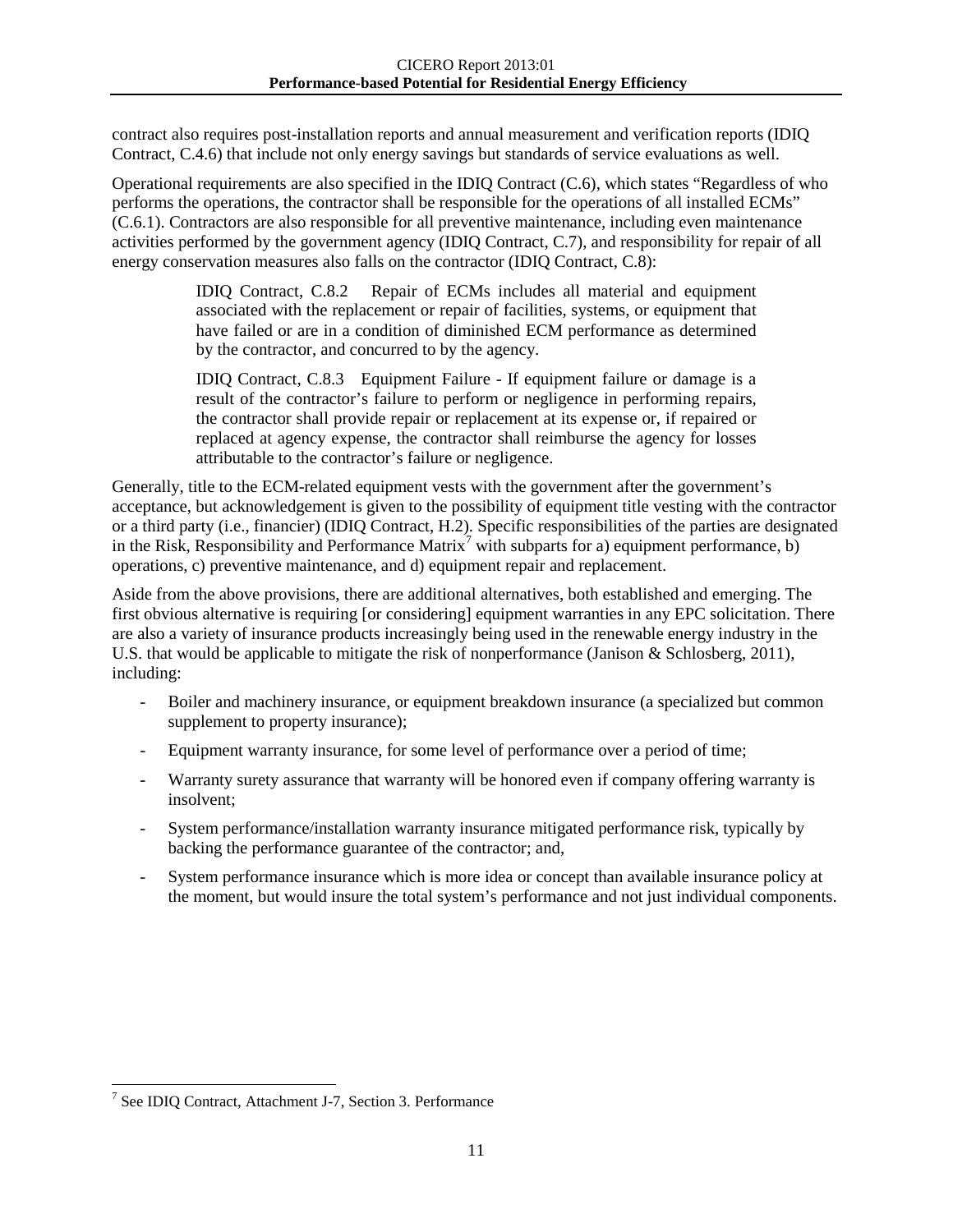# **IV. Development, Design, and Operation of EPCs**

# *A. Lessons Learned from the Growth of EPCs*

<span id="page-14-1"></span><span id="page-14-0"></span>The history of the ESCO industry provides some clues as to what factors drive success in the energy services business and performance contracting in particular. As summarized by a report (ICF International, NAESCO, 2007) prepared for the U.S. Environmental Protection Agency (EPA), ESCOs originated in response to state regulations mandating that utilities increase energy efficiency efforts following the energy crises of the 1970s, and while ESCO activity during the late 1970s and early 1980s is often described as the first generation of EPCs, projects during this period rarely involved the ESCO assuming any performance risk and were typically executed on a fee-for-services basis.

The period from the late 1980s through the early 1990s saw the first true performance contracts emerge as utilities were required to incorporate procurement of energy efficiency as a resource in a planning process called integrated resource planning (IRP). With the U.S. electricity market still composed of regulated monopolies operating without wholesale or retail competition, this period was dominated by a focus on reducing peak load in an attempt to avoid construction of new generation facilities that would otherwise be needed to serve rising peak demand load. Inclusion of energy efficiency as a resource on par with generation resources brought the need for reliable standardized protocols or measurement and verification (M&V) of energy efficiency.

Following the development of reliable M&V protocols with the introduction of the IPMVP and a track record of success with early projects, the EPC business entered a period of rapid growth. Industry growth during the mid-to-late 1990s was driven by several factors: 1) increased access to finance provided by commercial lenders, 2) reduced ESCO transaction cost and risk, allowing customers to realize a greater portion of a project's energy savings without lowering ESCO return, 3) the incorporation of non-energy benefits (e.g., use of capital leases, deferred maintenance, water savings, etc.) into the EPC model, and 4) the adoption of standard EPC programs by local, state and federal government.

Following a brief lull in the EPC market after the efforts to restructure U.S. electricity markets faltered in the wake of the collapse of Enron<sup>[8](#page-14-2)</sup> in the early 2000s, increased energy market volatility, rising energy prices, major energy infrastructure disruptions<sup>[9](#page-14-3)</sup>, and a renewed focus on energy efficiency brought about new market opportunities for the ESCO industry in the mid-to-late 2000s. This recent period of industry growth saw the introduction of new technologies, particularly on-site generation and renewable energy, provide an additional source of value in the product and service offering of ESCOs.

These periods of change in the history of the ESCO industry provide some insight into the factors driving the success of EPCs in the U.S. market, and provide a framework for examining the potential for future increases in EPC activity within the municipal and residential market segments. The remainder of this section discusses specific barriers to the EPC business model and how their mitigation has contributed to the growth of the ESCO industry in the U.S.

# **1. Transaction Costs**

Transaction costs constrain the size of the potential EPC market as high transaction costs increase the minimum, or break-even, quantity of energy savings necessary for a project to be successful. The first

<span id="page-14-2"></span><sup>&</sup>lt;sup>8</sup> Enron Corp. was a leading innovator in wholesale electricity trading and a primary driver of electricity-market restructuring across the U.S. until the company's collapse amid scandal in late 2001.

<span id="page-14-3"></span><sup>&</sup>lt;sup>9</sup> The disruptions include repeated summertime rolling blackouts in California, shutdown of pipelines delivering natural gas and petroleum products from the Gulf of Mexico to the Eastern Seaboard in the wake of Hurricanes Katrina and Rita, and large-scale blackouts in the Northeastern U.S.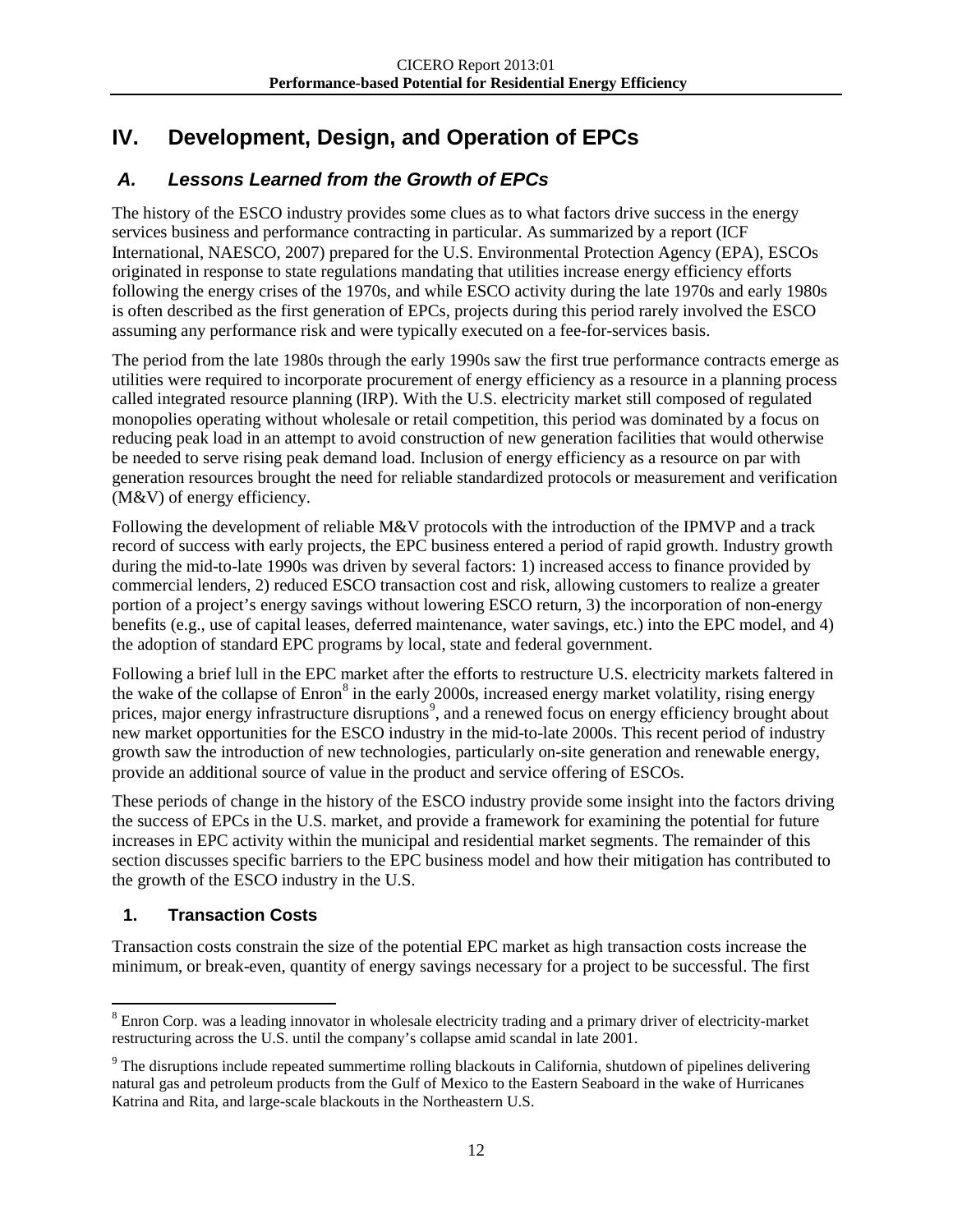generation of demand-side bidding provided results that were generally considered suboptimal, largely due to unnecessarily high transaction costs (Wolcott & Goldman, 1992). These high transaction costs are largely attributable to the manner in which utilities sought to procure energy efficiency resources. ESCOs, in preparing responses to requests for proposals (RFPs), were provided little, if any, information about: 1) the energy consumption or peak load of utility customers, 2) the amount or type (i.e., reduced peak load, reduced consumption, etc.) of energy efficiency resources being sought, or 3) the nature of the services or type of compensation the utility was willing – or able – to provide.

These early inefficiencies in the process to procure energy efficiency resources were remedied to some extent by RFPs for energy efficiency that were issued separately from those for generation resources, RFPs seeking resource quantities of a specific type, and RFPs targeting specific market segments (i.e., industrial, commercial, residential). These process improvements allowed ESCOs to reduce the time and effort necessary to prepare a response to bid solicitations, and allowed the development of proposals that were more consistent with the utility's needs.

#### **2. Information**

Information is fundamental to the EPC model – information about both the potential energy savings and the actual energy savings that result from project activities. Information about energy savings potential requires not only knowledge of how much energy is used by the customer's equipment and devices, but also the operating cycle (i.e., frequency, duration) of the energy-using equipment. While government, commercial, and industrial facilities are typically operated on a reliable consistent cycle with many similarities from one customer to another, residential customers in comparison are much more varied in how they use energy.

Potential energy savings are also determined based on the extent to which upgrades or retrofits can reliably alter energy consumption. The importance of reliable energy efficiency improvements is demonstrated by the ESCO industry's emphasis on lighting upgrades and HVAC improvements. Both of these areas feature regular energy use on a consistent schedule by non-residential customers, both are often installed when a building is constructed and without a targeted intervention are likely to be repaired rather than replaced and therefore the outdated less-efficient legacy models are likely to remain in service. Additionally, equipment of this type can often be upgraded with limited disruption to other aspects of the facility, at a known cost, and without the risk of unexpected costs or delays as may occur in more invasive upgrades such as improving a building envelope.

In order to properly evaluate the energy savings from an EPC project, the energy savings must be measured and verified. Depending on the nature of energy use and the activity level in a facility, M&V of energy savings is not always possible from a basic measure of the facility's total energy consumption. Energy consumption may rise following EPC improvements, yet energy savings may be substantial – some potential causes of this circumstance include: increased activity levels, changes in weather (i.e., cooler summer or warmer winter than normal), new devices or equipment are installed, or EPC changes may result in the facility's occupants changing behaviors (e.g., a new HVAC system and controls may result in occupants using fans for summer cooling or inefficient personal space heaters in winter).

#### **3. Financing**

Access to financing for EPC improvements greatly expanded the ESCO industry. The entry of commercial lenders brought increasingly sophisticated financing arrangements and increased the appeal of and feasibility for customers considering entering into an EPC. The financing barrier is closely tied to the allocation of both performance and credit risk. The expertise of ESCOs in producing energy savings and the assumption of project performance risk by ESCOs provides lenders with greater assurance of a project's financial viability. Furthermore, modern EPC models are structured so that the ESCO finances the project at the customer's facility, and commercial lenders provide financing to the ESCO – thereby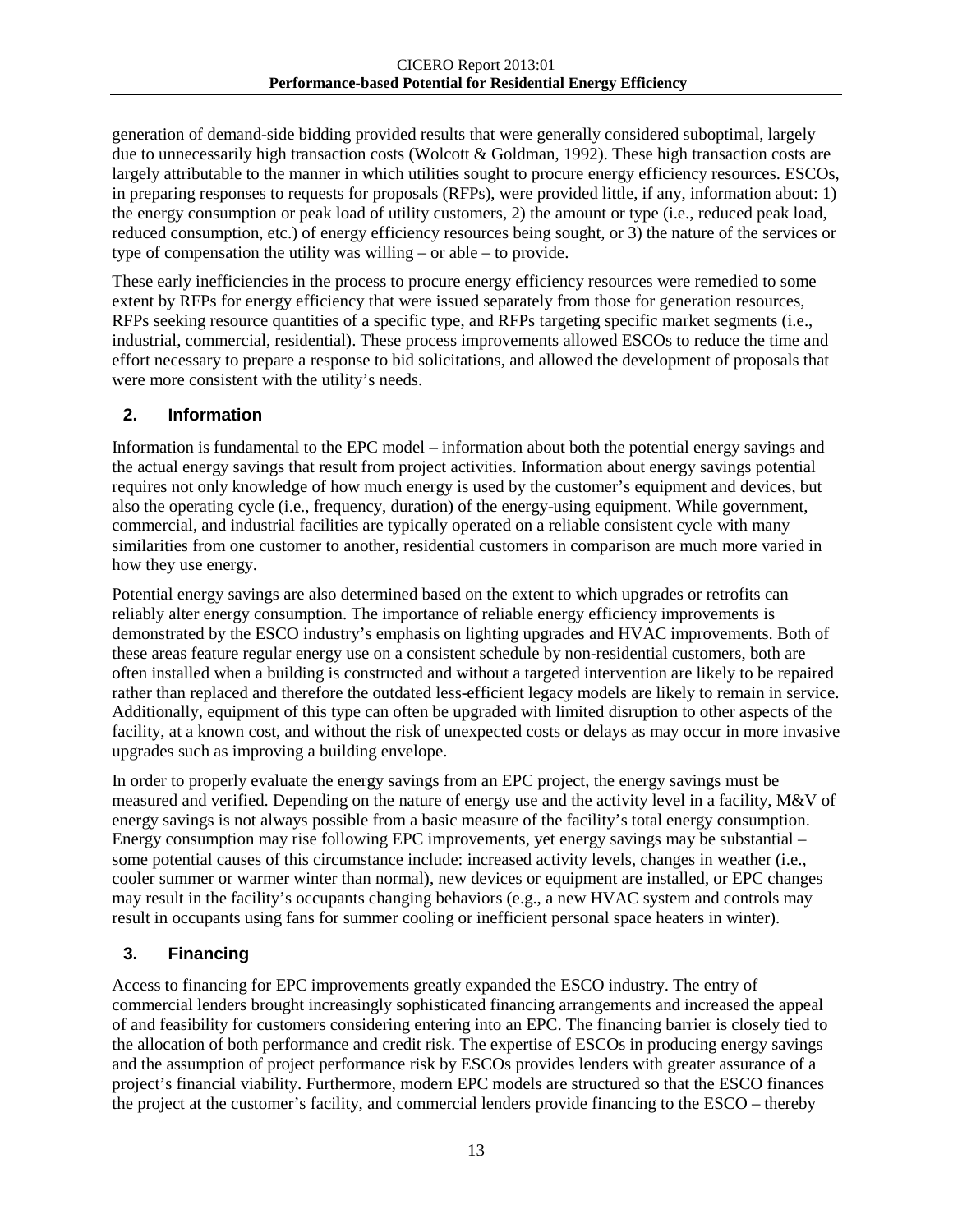attaching the credit risk of the commercial lender to the ESCO, and allowing the ESCO to divide its risk among a portfolio of several projects.

An examination (Goldman, Osborn, Hopper, & Singer, 2002) of "turnkey" project costs – not including financing costs – for 1,426 projects reporting cost information to the NAESCO database between 1982 and 2000 indicated median and average project costs of \$700,000 and \$1,800,000, respectively. About 280 projects (20%) had a cost of less than \$200,000, about 35% of projects had a cost of less than \$400,000, and only 10 to 15 projects had a cost in excess of \$20 million. The "turnkey" project costs described above represent "The cost to develop and construct the project including all development, engineering, installation, and construction financing costs as of the date of acceptance by customer," and exclude both financing costs and ongoing service costs such as those for monitoring and maintenance. Based on this set of projects in the NAESCO database, Goldman, et al. (2002) estimate future financing costs increase the "turnkey" project costs by about 21%.

Greater access to financing has allowed the ESCO industry to expand, but has also added another dimension to the required scale economies for EPCs – larger amounts of capital require both larger-scale projects and a larger number of projects to be undertaken without significant increases in the transaction cost of each project. The 39 public housing EPC projects reported in the NAESCO database had a median cost of about \$1.9 million, with the lowest quartile of projects costing about \$1 million and the highest quartile about \$6 million. Of all sectors in the database, public housing had the highest median and  $25<sup>th</sup>$ percentile cost as well as the highest interquartile spread by far; although when normalized by floor area, the median and  $25<sup>th</sup>$  percentile of public housing sector costs were about \$1.75/ft<sup>2</sup> and were well within the range of other sector costs (Goldman, Osborn, Hopper, & Singer, 2002).

#### **4. Streamlined Process**

The development and growth of EPCs was also facilitated by state and federal government efforts to streamline the EPC process. On one side, utilities and other parties seeking to employ EPCs as a source of energy efficiency made clear in their solicitations for competitive proposals their goals for energy savings, their targeted market segments, and provided indications about what they were willing to pay for energy (kWh) and load (kW) reductions. Another approach used by utilities and governments alike was to pre-qualify ESCOs, so that any pre-qualified ESCO could provide services to a facility owner following certain guidelines. A final approach to streamlining the process was the use of template-based EPC agreements with standard terms and conditions.

# *B. Evolution of Energy Efficiency Efforts*

# **1. Regulatory Impetus**

<span id="page-16-0"></span>The Public Utilities Regulatory Policy Act of 1978<sup>[10](#page-16-1)</sup> (PURPA) was the first federal legislation enacted to provide for the increased conservation of electric energy and increased energy efficiency<sup>[11](#page-16-2)</sup> as a means to provide equitable rates to consumers. PURPA provided for the market entry of new generators by ensuring access to transmission infrastructure and requiring that these new generators, called qualifying facilities (QFs), be compensated for providing energy or capacity to the utility at a rate called the avoided  $\text{cost}^{12}$  $\text{cost}^{12}$  $\text{cost}^{12}$ .

<span id="page-16-1"></span> $10$  16 U.S.C. Chapter 46

<span id="page-16-2"></span> $11$  16 U.S.C. §2601

<span id="page-16-3"></span> $12$  Avoided cost means the incremental costs to an electric utility of electric energy or capacity or both which, but for the purchase from the qualifying facility or qualifying facilities, such utility would generate itself or purchase from another source. See 18 CFR §292.101(b)(6)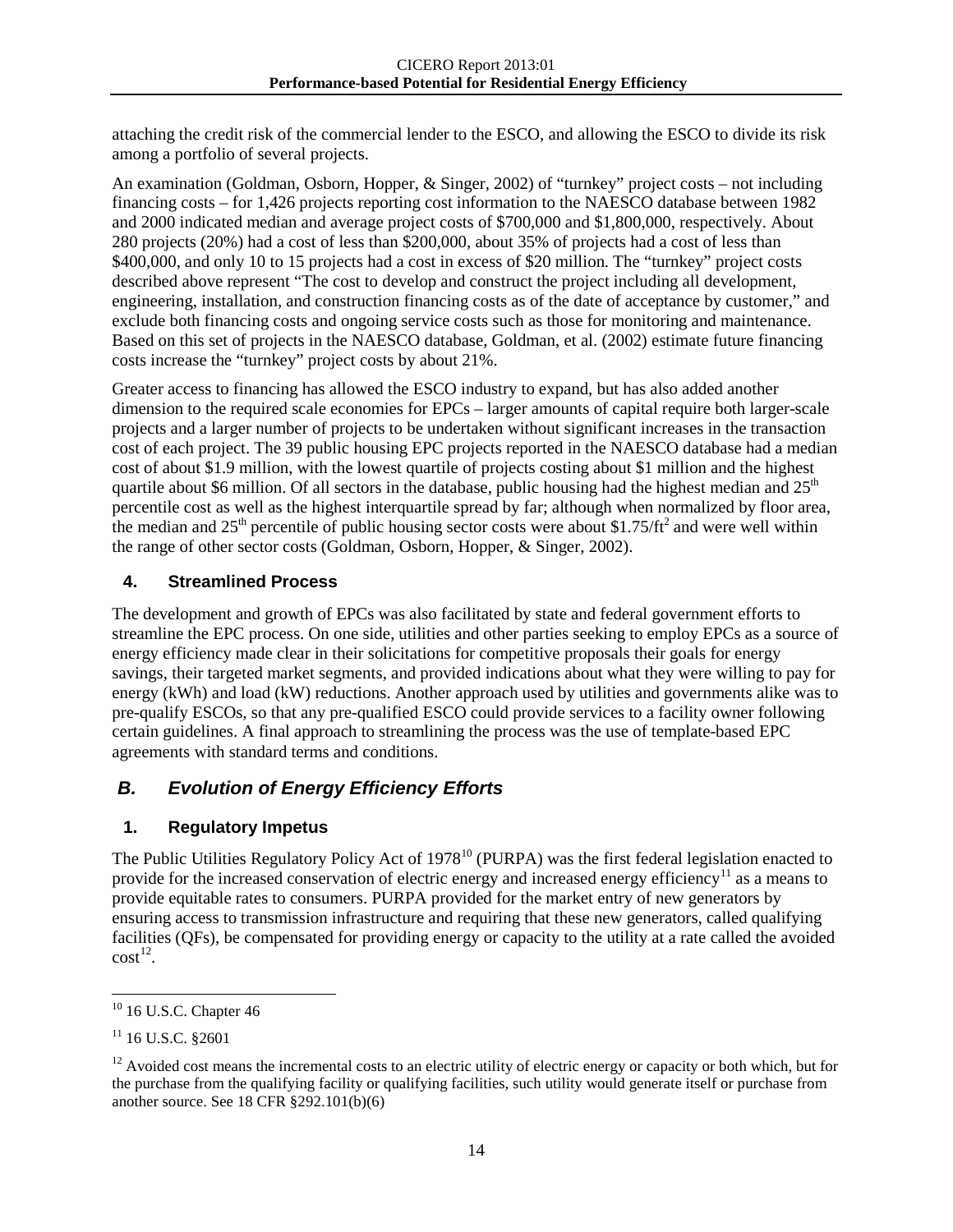Through the 1980s vertically integrated electric utility monopolies entered into long-term avoided cost contracts with independent power producers requiring the utility to pay these QFs their incremental cost, which in many cases was set based on the cost of the large-scale nuclear generating facilities that had been constructed during the preceding decade and were just beginning to enter service. As the real price of natural gas fell precipitously during the 1980s and 1990s, independent power producers saw significant profit margins as the spread between their generation cost and the avoided cost rate grew larger (Borenstein & Bushnell, 2000). The result of these high-cost contracts in many cases was high electric rates due to stranded costs that were recovered by utilities at the expense of their customers.

While utilities and their customers were locked in to paying high electricity prices for excess baseload capacity, they still faced the need to add capacity to meet peak demand which further increased electricity generating costs and, in turn, retail prices. In response to rising electricity prices, many states began to require more comprehensive planning methods that included consideration of energy efficiency and peak load-reduction measures in determining the future resource mix. The result was the emergence of the first substantial activity in the energy efficiency market area by U.S. electric utilities.

## **2. Competitive DSM Bidding**

This push into the energy efficiency arena by electric utilities drove considerable interest in demand-side management activities, particularly those that reduced peak load. Many utilities established their own DSM programs in an attempt to avoid making additional investments in new generation capacity, and typically offered customers discounted rates or some other form of compensation in exchange for allowing the utility to turn off equipment with high electric capacity requirements during peak hours; the corresponding program in the residential sector typically focused on remote utility control over air conditioners and electric water heaters during normal workday hours.

These programs did little to actually conserve energy, but rather created energy savings by allowing the utility to avoid increasing electric rates to pay for the cost of new peak generation capacity. Often peak load-focused DSM programs merely shifted consumption from peak hours to off-peak hours. Incentives in these early programs were typically paid to the participating electric consumers, but by reducing utility investment and lowering demand for the highest-cost electricity generation, all ratepayers benefitted from electric rates that were either reduced or lower than they otherwise would have been.

By the mid-1980s the utility practice of demand-side management (DSM) had become widespread, signifying a fundamental shift in industry planning and operation as the concept of a utility influencing and managing its customers' demand as a supply resource similar to the way supply from generation facilities is managed began to take hold. By 1993, DSM programs were well established and utility spending reached \$1.8 billion (York, Witte, Nowak, & Kushler, 2012). However, despite an increased focus on managing demand, the high avoided cost rates and past investment decisions by utilities in some states continued to yield comparatively high retail electricity prices, and as a result these states sought to form broader regional markets for wholesale electricity which would allow for more efficient use of existing generation capacity.

#### **3. Consumer Awareness**

Concurrent with development of utility programs to stimulate energy efficiency were other efforts such as the ENERGY STAR program of the U.S. Environmental Protection Agency and U.S. Department of Energy. The ENERGY STAR is a product certification label first introduced in 1992 to assist consumers with identifying energy efficient personal computers that has expanded to include more than 60 product categories which had over 15,000 certified products and another 10,000 products registered for certification in 2011 (U.S. EPA, 2011). The ENERGY STAR label, which assures consumers that a product is up to 65% more energy efficient than the standard model, reached a milestone in 2011 with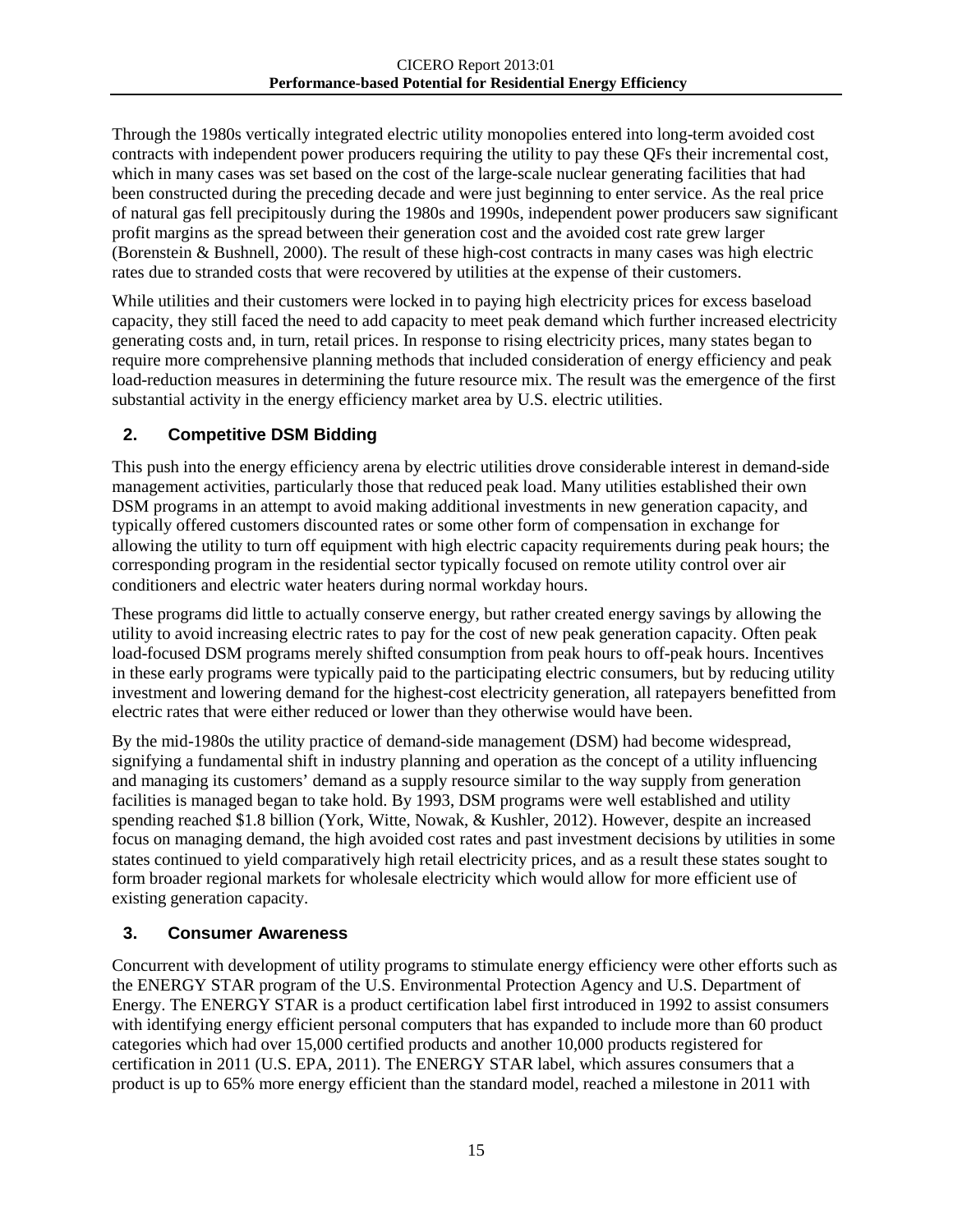more than 80% of the American public recognizing the label, 75% of whom credit the label as an important factor in their purchase decision (U.S. EPA, 2012).

The ENERGY STAR Homes label was first adopted in 1995, and since then more than 1.3 million homes have received the ENERGY STAR label across the U.S. Energy efficiency and other green building practices have also become widespread, such as the U.S. Green Building Council's Leadership in Energy and Environmental Design (LEED) standard for homes and buildings. The LEED program provides training and certification in cost-efficient and energy-saving building techniques for its 162,000 professional members and 14,000 member companies.

#### **4. Competition into the Marketplace**

The introduction of competition into some electricity markets in the U.S. heralded a shift in focus for utilities away from managing demand and back towards a supply-dominated mindset as the opportunity to procure lower-cost generation resources in competitive wholesale markets was made available in many regions of the country. The result of this reoriented focus was a decline in utility spending on energy efficiency programs, and in response many states established new policies and sources of funding for energy efficiency. The two primary mechanisms that have since been increasingly adopted to fund utility energy efficiency efforts are the public benefits fund (PBF) and the energy efficiency resource standard (EERS), and, in a group of northeastern states, funds generated through the Regional Greenhouse Gas Initiative (RGGI) have become a source of energy efficiency funding.

*Public benefits funds* (PBFs) are state-level programs generally adopted to provide support for renewable energy and energy efficiency following electricity market restructuring (i.e., wholesale competition). PBFs are often capitalized by fees charged to electric ratepayers, which may either be a flat fee or a charge based on electricity consumption. The consumption-based charge is typically assessed in increments of mills per kWh, or in units of  $1/10<sup>th</sup>$  of one cent per kWh, and range from a high of 4.82 mills in California to a low of 0.03 mills in North Carolina (U.S. Department of Energy, 2010). The 18 states with PBFs in mid-2012 all have unique PBF programs, some like Delaware have established a Sustainable Energy Utility to manage the fund and determine the share of investment in renewable energy versus energy efficiency, while others like Hawaii have state legislation specifying central fund administration and uses the fund to only provide incentives for energy efficiency and solar water heating. Michigan uses the majority of the \$89 million annual PBF receipts to support the state's low-income energy efficiency fund (DSIRE, 2012).

Another source of funding for energy efficiency in 10 northeast states is the U.S.'s only multi-state mandatory greenhouse gas emission reductions program, called the *Regional Greenhouse Gas Initiative* (RGGI). Under the RGGI program, electric utility emissions are capped and required to decline slightly year by year. Compliance is demonstrated by a utility through the submission of allowances equal to its greenhouse gas (GHG) emissions for the year. Quarterly auctions are held through which utilities purchase allowances, and auction proceeds are provided to the individual states to use as they see fit. Through the RGGI's first phase (ended Dec. 31, 2010), nearly \$790 million was generated from auction proceeds, and 51.6% of that amount was invested in energy efficiency programs. Excluding program administrative costs, four states – Vermont, Rhode Island, New Hampshire<sup>[13](#page-18-0)</sup>, and Maine<sup>[14](#page-18-1)</sup> – used auction proceeds exclusively for energy efficiency. Energy efficiency activities supported by RGGI auction funds include: home weatherization and retrofitting, incentives for energy-efficient appliances, educational programs, and energy-sector occupational training programs (RGGI, 2011).

<span id="page-18-0"></span><sup>&</sup>lt;sup>13</sup> 11% of auction proceeds received by New Hampshire went to reducing the state budget deficit and resolving a fiscal crisis in 2010, while the remainder less program administration costs was invested in energy efficiency.

<span id="page-18-1"></span><sup>&</sup>lt;sup>14</sup> 1% of auction proceeds received by Maine were allocated to the "Other GHG Reduction Programs" category.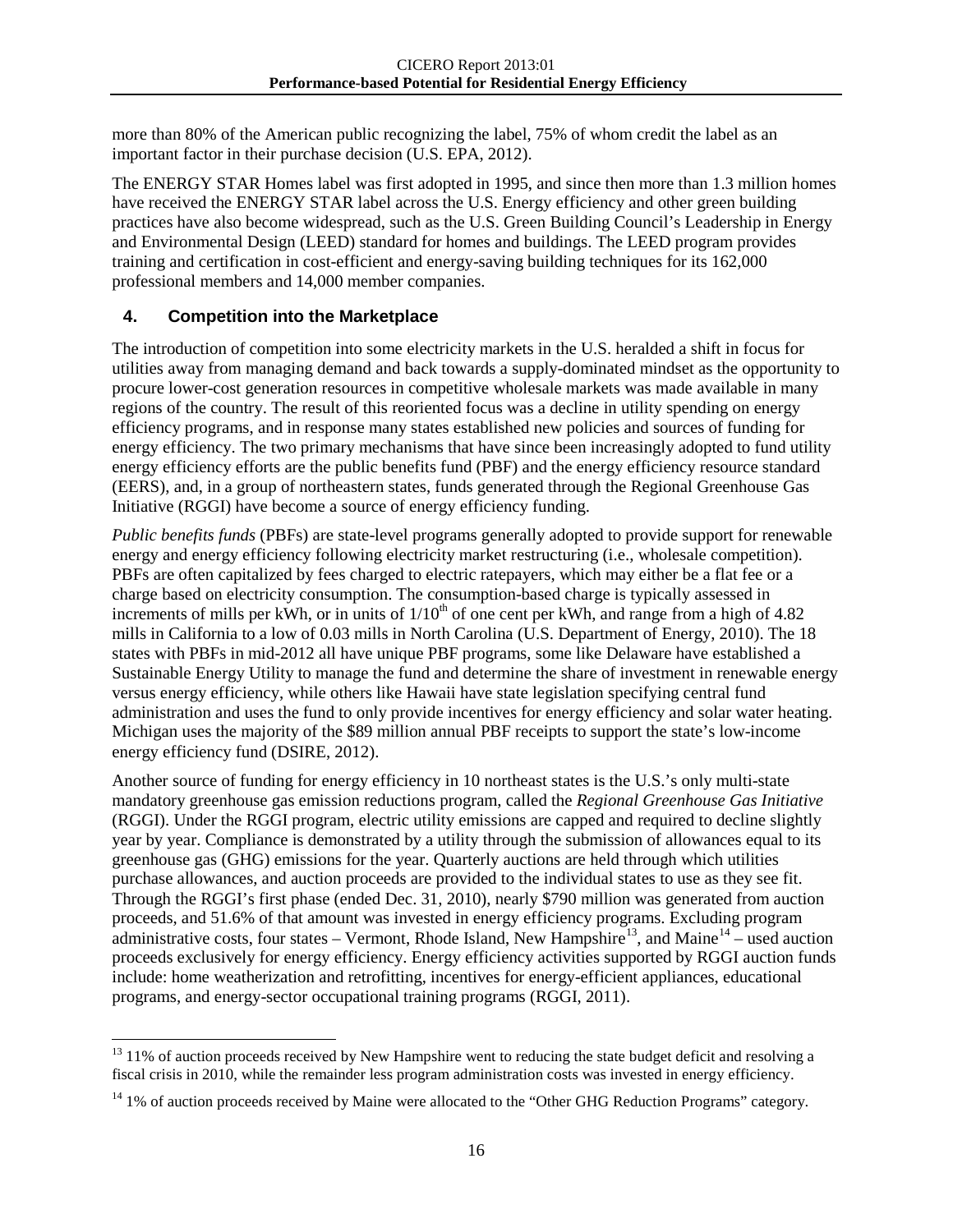An *Energy efficiency resource standard* (EERS) is a state-level policy requiring a minimum level of increased energy efficiency. As of July 2012, EERS had been implemented by 20 states and another 7 states had a voluntary goal, 12 of which included both natural gas and electricity while the remainder included only electricity (DSIRE, 2012). EERS are a relatively new phenomenon in the U.S. with about two-thirds of state policies having been enacted in the past five years and many programs still approaching their first benchmark savings year. The EERS take a variety of forms; Vermont and New York requiring consumption to be reduced by a cumulative percent below a baseline by a target year, Hawaii has established a long-term goal to achieve reductions of 4,300 GWh by 2030, Texas requires savings equivalent to 20% of incremental load growth in 2011 and increases the share of incremental load growth that must be avoided to 25% in 2012 and 30% in 2013 and thereafter, but the majority of EERS in place require a small amount of annual savings – about 1% to 1.5% – at the outset and increase the annual savings target in future years (Sciortino, Nowak, Witte, York, & Kushler, 2011).

## *C. Interaction between Energy Efficiency Barriers & EPCs*

<span id="page-19-0"></span>A large gap exists between the potential cost savings and economic benefits of energy efficiency and the actual implementation of energy efficiency measures (Granade, Creyts, Derkach, Farese, Nyquist, & Ostrowski, 2009). According to data from a survey conducted by the Consortium for Energy Efficiency and Institute for Energy Efficiency, total ratepayer-funded electric efficiency budgets<sup>[15](#page-19-1)</sup> reached more than \$6.8 billion in 2011 – 84% of which was attributable to utilities (Cooper & Wood, 2012). According to this same study, energy efficiency expenditures in 2010 saved more than 112 TWh<sup>[16](#page-19-2)</sup> nationwide at an average cost of 4.3 cents per kWh, or about 66% less than the 2010 U.S. average electricity price of 9.83 cents per kWh (EIA, 2011). The residential sector – including low-income energy efficiency programs – represented about 31% of these savings.

Data from the Energy Information Administration (EIA, 2011) show a similar share of savings from energy efficiency in the residential sector, with total 2010 energy efficiency savings from utility programs of more than 32 million MWh, representing about 37% of energy savings from utility programs. The direct cost – not including customer incentives or utility administration – of these savings was \$573 million, or 1.785 cents per kWh saved. The term "energy-efficiency gap" (Jaffe & Stavins, 1994) is demonstrated by the vast difference between the costs of energy efficiency measures and the cost of electricity. Described as a market failure, this gap between the direct cost of electricity and the cost of saving electricity understates the efficiency gap since this direct cost-benefit comparison is not inclusive of the many indirect social and environmental costs (e.g., climate change, resource consumption, air and water pollution, health effects, etc.) associated with the most common electricity generation technologies (Golove & Eto, 1996).

#### **1. Barriers to Energy Efficiency**

The first systematic presentation of the causes of this gap between opportunity and exploitation were presented in a 1980 paper (Blumstein, Krieg, Schipper, & York, 1980) that categorized the social and institutional barriers to economically rational decisions of consumers. Blumstein, et al. (1980) identified six classes of barriers: 1) misplaced incentives, 2) lack of information or misinformation, 3) regulation, 4) market structure, 5) financing, and 6) custom. As these barriers relate specifically to the residential market, an additional barrier called the inseparability of features, or gold plating has been identified

<span id="page-19-1"></span><sup>&</sup>lt;sup>15</sup> Budgets include not only expenditures on energy efficiency and demand response, but also spending on evaluation, measurement and verification activities.

<span id="page-19-2"></span><sup>&</sup>lt;sup>16</sup> TWh = TeraWatt hour = 1,000 GigaWatt hours (GWh) = 1,000,000 MegaWatt hours (MWh) = 1,000,000,000 Kilowatt hours (kWh)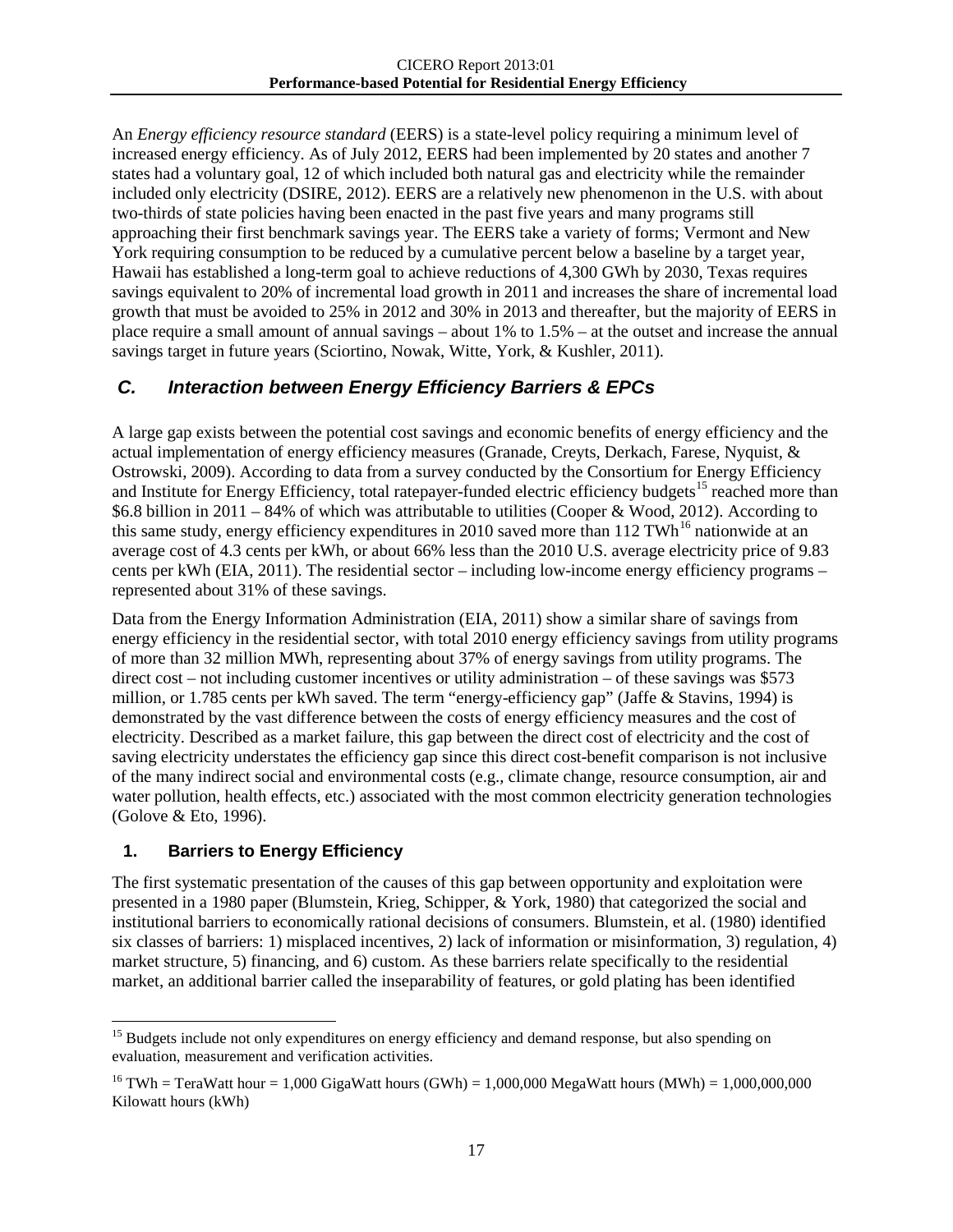(Ruderman, Levine, & McMahon, 1987), and for residential markets I propose a new class of obstacle called consumer heterogeneity.

## **2. Addressing Barriers with EPCs**

EPCs address many of these obstacles to increase energy efficiency. Early EPCs aligned some misplaced incentives by focusing on efforts to reduce in peak demand load in utility customers' facilities, thereby supporting lower electricity rates for all utility customers while providing additional savings for participating customers. The ESCOs that generally enter into EPCs are, by definition, specialists in energy efficiency and as previously discussed have a strong track record of applying their technical knowledge via EPCs where the ESCO assumes performance risk, a structure that reduces mis- or lack-ofinformation as a market barrier. To some extent, the market structure barrier and inseparability of features/gold plating barriers have been reduced, largely because many manufacturers of energy efficiency equipment have expanded their business and now include their own ESCO division. The adoption of mandates for energy efficiency and capitalization of funds have reduced regulatory barriers, as have standardization of EPC contracts and ESCO pre-qualification for state and local government facilities.

#### **3. Key Obstacles Remaining for Small-Scale Projects**

Financing is one key remaining barrier to developing EPCs for smaller-scale residential and municipal EPCs. Funding sources such as those previously identified along with commercial lenders and other sources of capital have the potential to support EPCs in these market segments, but economies of scale still prohibit most EPC-like structures from being implemented since individual projects are simply too small in terms of their potential energy savings to justify the overhead and transaction costs. For residential projects in particular, the transaction cost is very high as a portion of potential project savings. Even estimating the actual ratio of transaction cost to potential savings is remarkably difficult due to the obstacle proposed in this paper – consumer heterogeneity.

Commercial, industrial, education, and municipal buildings tend to operate on set schedules with reasonably consistent consumption patterns that are somewhat transferable from one facility to another. These characteristics simplify modeling and estimating potential energy savings for facilities within these segments even if potential savings at an individual facility are of insufficient size to be of interest to an ESCO under an EPC model. Residences however, may contain a wide variety of energy-consuming appliances and devices, numerous types of lighting fixtures, have unknown building characteristics that may negatively impact the effectiveness of energy efficiency upgrades (e.g., leaky windows, moisture problems, improperly installed building envelopes, improperly installed equipment, etc.), consume energy based on the behavior of occupants, and – most importantly – energy consumption patterns may vary widely from one household to another and among individual members of the same household.

To even begin developing strategic approaches to implementing energy efficiency, energy conservation, or energy savings measures at the residential level on any meaningful scale, the limitless potential variations in household consumption – regardless of whether attributable to differences in household equipment, or the number and behavior of consumers in the household – require that information about individual consumption be accessible and quantifiable. Advanced metering and controls are foundational requirements for residential-sector energy efficiency on a large scale.

As of mid-2011, between 13.4% and 18.4% of electric meters in the U.S. were considered advanced meters – meaning that they can communicate in at least one direction (Federal Energy Regulatory Commission, 2011). These so-called "smart meters" are essential to improving the transparency of residential sector energy consumption habits as they allow consumers [or ESCO, utilities, etc.] to identify how much energy is consumed at what times, for what purpose [or by what device], and, in some cases, allow automated consumer responses to price and other market signals.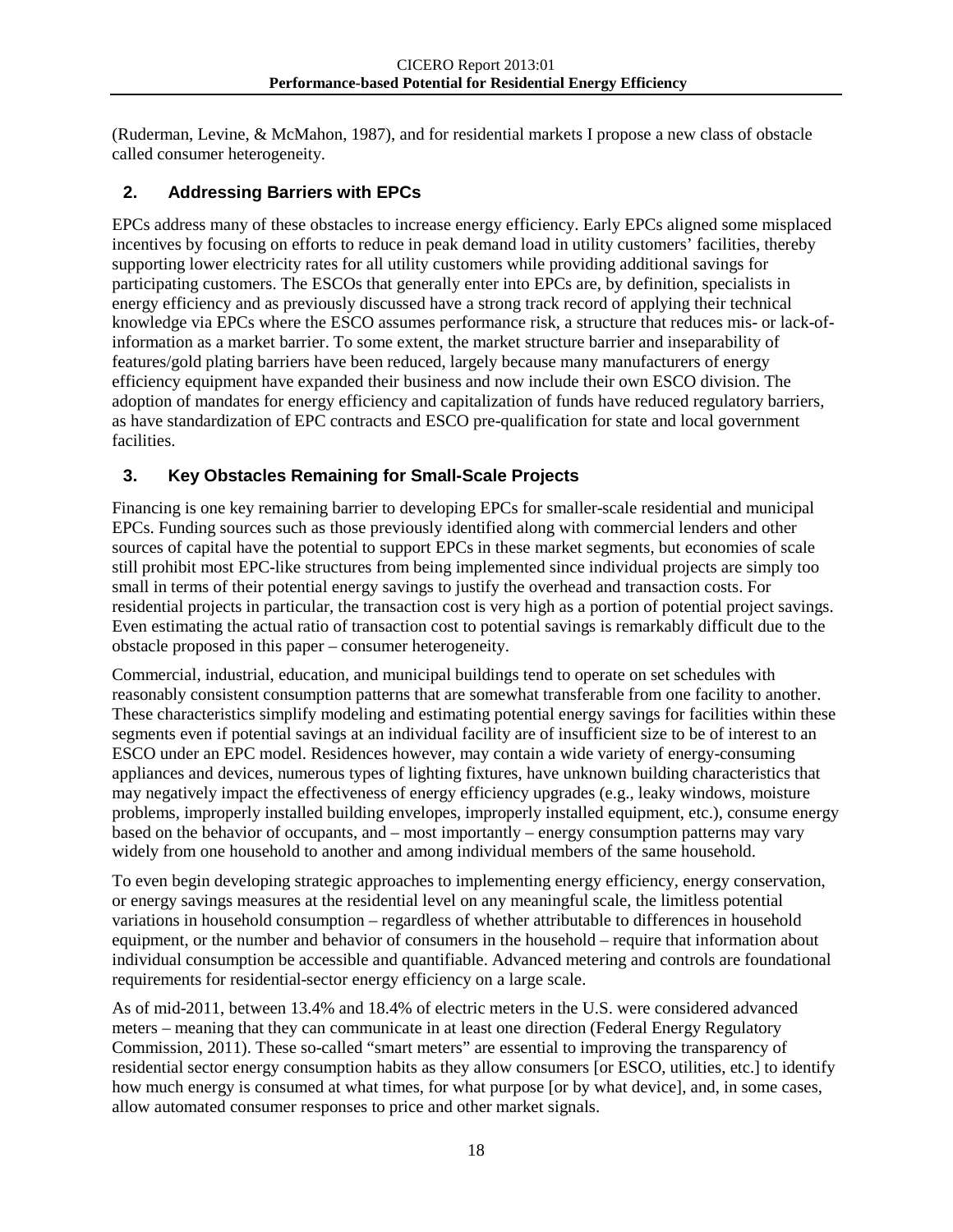# **V. Prospects for the Future of Performance-based Energy Savings Contracts in Housing**

<span id="page-21-0"></span>The residential sector comprises only a small portion of ESCO revenue, with utility residential programs and public housing representing a combined 5% of ESCO revenue in 2006 and increasing to represent a combined share of 9% of ESCO revenue in 2008 at 6% and 3%, respectively (Satchwell, Goldman, Larsen, Gilligan, & Singer, 2010). Residential-sector revenue earned by ESCOs is mostly from ESCOs providing energy services to utility energy efficiency programs rather than performance contracting.

# *A. Energy Savings in Housing: Barriers & Opportunities*

<span id="page-21-1"></span>More than three decades into U.S. efforts to increase energy efficiency, it is clear that there is no simple, easy solution, especially in the housing market. EPCs have proven to be an effective mechanism for driving energy efficiency in some market segments – mostly large-scale institutional users, but of limited effectiveness in reaching small-scale energy users on a disaggregated basis. To address this challenge, not only is a basic understanding of energy efficiency and its barriers required, but this understanding must also be overlaid onto the specific circumstances found in the housing sector.

Towards a more thorough understanding of the barriers to energy savings and the viability of EPCs in the residential housing sector, this section will examine the facets of these barriers from two perspectives – that of the ESCO and that of the residential consumer. A number of barriers to energy efficiency have been previously identified, and as evidenced by the burgeoning growth of the EPC market have been either overcome or worked around in many consuming sectors. The fact that housing – both residential and public housing – remains such a small portion of the EPC marketplace is indicative of this sector's unique attributes.

As an initial foray into better understanding the uniqueness of the housing sector, we first examine the ways in which EPCs have worked and identify characteristics of housing that constrain the effectiveness of EPCs. Following that comparison is an examination of experiments showing successful approaches to increasing energy efficiency in the housing sector.

#### **1. Successful EPCs & U.S. Housing Stock**

#### **a) EPC Investment Trends**

There are some basic fundamental requirements to make EPCs feasible, starting with a large volume of energy consumption and correspondingly large energy expenditures. Typical public and private sector energy intensity reported by Larsen et al. (2012) was about 100,000 Btu per square foot per year prior to the retrofit, with retrofits resulting in reductions of about 25% and 35% in the public and private sectors, respectively. EPCs have typically been implemented starting with simple, low-risk investments (e.g., lighting and controls) and incrementally increasing to more investment-intensive and involved efficiency improvements (e.g., minor and major HVAC retrofits), and finally expand to include new power generation sources and other non-energy infrastructure activities.

Larsen, et al. (2012) reports investment rates per square foot of about \$2 for lighting-only, \$3 for minor HVAC, and \$4 for major HVAC retrofits. On-site generation investment rates vary widely among the breakout sectors with the private sector yielding the lowest rate, quite possibly due to numerous tax incentives available to private entities for on-site generation investments in the U.S., but the public investment rate in on-site generation showed a normalized value of about  $$6/ft^2$  while non-energy retrofits were typically in the range of \$8 to \$10 per square foot.

Typical savings reported by Larsen et al. (2012) were between \$0.50 and \$0.60 per square foot in the public and private sectors, respectively – about 20% of which were attributable to non-energy savings in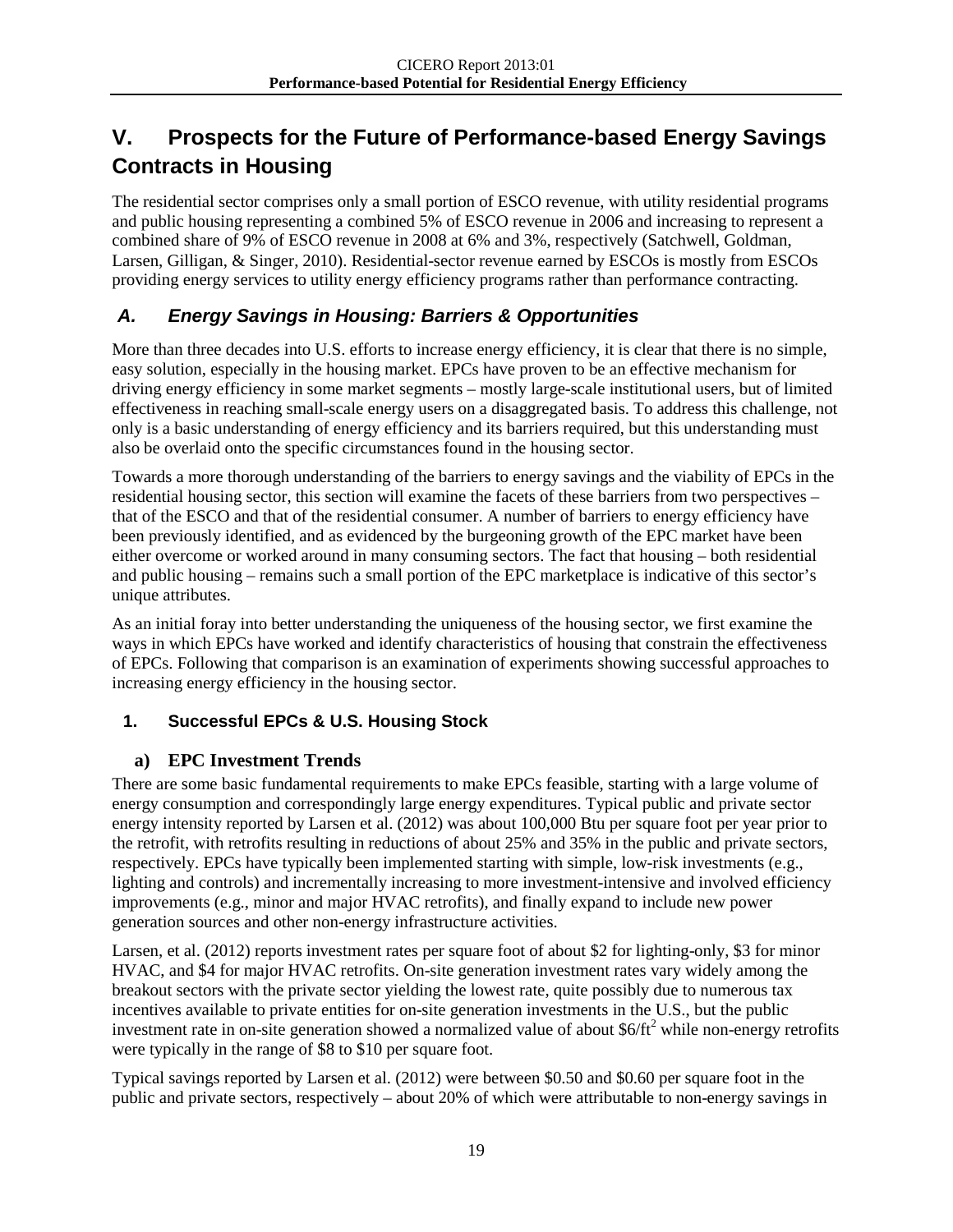both sectors. On average, across all sectors, the number of measures installed as part of an EPC has increased over the past two decades, while "comprehensive" retrofits have become more common, and between 1990 and 2008 the median project investment rate in the public sector has more than doubled from about \$3/ft<sup>2</sup> to more than \$6/ft<sup>2</sup> and increased by 50% in the private sector to about \$3/ft<sup>2</sup>.

In the private sector, a large majority (61%) of EPC projects have targeted a specific piece of equipment, while in the public and institutional sector only 1/3 of projects have targeted a specific piece of equipment for quantifying savings, 54% have savings based on the total utility bill, and the remaining projects have focused on savings attributable to a specific end-use.

## **b) U.S. Residential Energy & Housing Characteristics**

According to the Energy information Administration's 2009 Residential Energy Consumption Survey, the average U.S. home consumes 940 kWh per month at a price of 11.72 cents per kWh, and spends \$110.14 per month on energy. U.S. homes average 1,971 square feet and spend an average of \$2,024 per year on all energy sources combined. Average annual energy expenditures per square foot in 2009 were just under \$1.03.

Average energy expenditures per square foot in detached single family homes were \$0.948 in 2009, \$1.46/ $ft^2$  in apartment buildings with 2-4 units, and \$1.347/ $ft^2$  in apartments with 5 or more units. Homes built in 1990 or later have an average size of 2,329 ft<sup>2</sup> and spend an average of \$2,139/year on energy - $$0.918/ft^2$  on energy. Even the most energy-inefficient houses – the 57% of U.S. houses built prior to 1980 – have annual average energy expenditures of only  $$1.085/ft^2$ .

## **c) Barrier of Scale & Opportunity**

There is perhaps no more clear a demonstration of why the residential sector accounts for such a small share of the EPC market in the U.S. – the scale of energy intensity in U.S. housing is simply insufficient to support even minimal EPC investment based on typical investment rates per square foot for the EPC industry.

Consider the typical EPC investment rate of about  $2/ft^2$  for the most entry-level lighting-only retrofits. Lighting represents an estimated 6% of residential energy demand (U.S. Department of Energy, 2011), or about \$0.06/ft<sup>2</sup> worth of annual energy expense in 2009. Even if the lighting retrofit eliminated all lighting energy consumption it would take more than 30 years before the retrofit achieved a simple payback – many times longer than any lights could reasonably be expected to last. The approach to residential energy efficiency has been modeled after the successes in other sectors, but with much less success.

Electric utility-operated energy efficiency, or demand-side management, programs have found compact fluorescent lamps (CFLs) to be a major source of savings, with recent reports from the U.S. Department of Energy (Swope, 2010) indicating that 84% of total DSM savings in programs of the New York State Energy Research and Development Authority (NYSERDA) are attributable to CFL programs, and similar results have been experienced by programs in Wisconsin and in the territory of California's Pacific Gas & Electric (PG&E) with CFLs representing 64% and 62% of total DSM program savings, respectively.

The numerous benefits of using CFLs have been well documented and a number of reasons for the remarkably low adoption rates have been postulated (Haddad, 1994). Yet, even in utility efficiency programs focused on CFLs, the market penetration level seems stuck well below the projected maximum socket saturation level projected by Swope (2010) of around 80%. A study of the Xcel Energy Home Energy Lighting Program performed at the end of 2009 indicated CFLs had been installed in an estimated 16% of sockets in the utilities' territory with survey respondents indicating a median of 6.7 CFLs installed per household, and 65% of respondents indicating they had at least one CFL installed (Dimetrosky, Winch, Albee, Parkinson, Oman, & Wilson-Wright, 2010). Customers are apparently satisfied with CFLs, with the results of a recent survey of CFL users indicating that 86% of those surveyed were either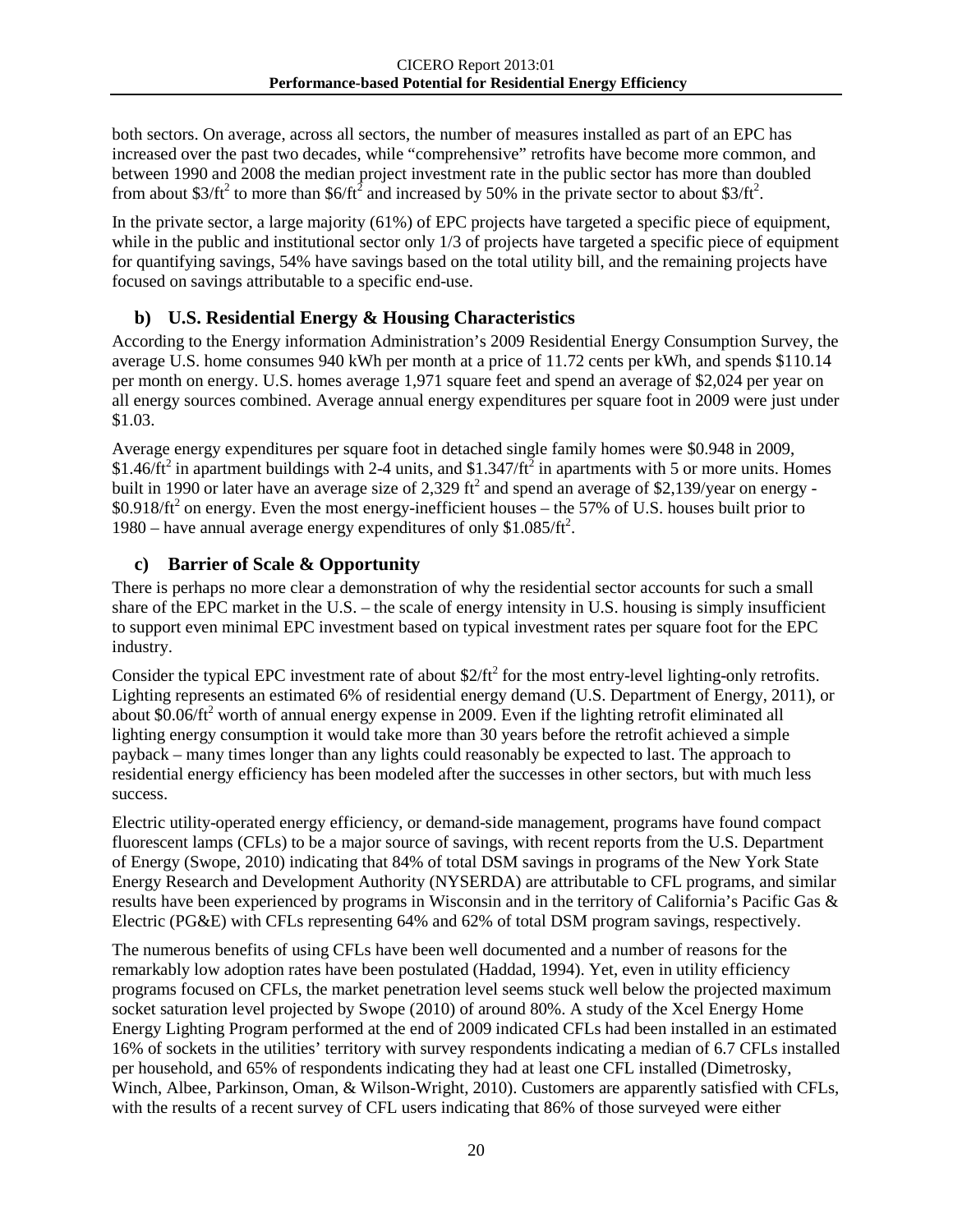"somewhat satisfied" or "very satisfied" with the standard CFLs they currently used (Nexus Market Research, 2009); yet, in the same year the lighting market share of CFLs was only 16%, down from a peak of 22% in 2007 (Bickel, Swope, & Lauf, 2010). Ultimately, seeing few other options, the U.S. Congress finally enacted legislation<sup>[17](#page-23-0)</sup> in 2007 that amounts to little more than a technological mandate to prohibit the sale of incandescent lamps.

## **2. The Role of Information in Residential Energy Efficiency**

Simply put, residential EPCs have not worked because the residential energy market is different than other market segments – different in the way energy is used, the rationale through which efficiency is evaluated, the per-unit scale of energy use, and in the capacity for energy consumers to modify their energy use. Although energy consumption in the residential segment differs in many respects from consumption in other sectors, housing is not without opportunity to realize energy savings.

Research at LBNL has estimated that U.S. residences could reduce their standby energy load by as much as 10% without changing regular activities simply by eliminating the phantom, or standby, electric load<sup>[18](#page-23-1)</sup> attributable to devices that are not being used. Another recent study (Allcott, 2011a) has identified potential savings in the residential sector attributable to individuals' desire to conform to social norms. This study examined the impact of informing people about how their energy consumption compares to that of their peers in similar circumstances, and determined that the highest energy users responded to information about their relative consumption with reductions in excess of 6%, and the program reduced consumption on average by about 2%.

Allcott's (2011) study and a related effort (Jessoe & Rapson, 2012) provide strong indications that residential energy consumers have a substantial capacity to reduce energy consumption but lack the necessary information – both consumption quantity and price data – to stimulate a conservation response. In an experiment conducted using randomized controlled trials, Jessoe and Rapson (2012) demonstrated that electricity consumers who were given short-term advance notice of electricity price increases responded by reducing demand by as much as 7% compared to a control group, but, more importantly, another group of consumers in the same experiment reduced their consumption by between 8% and 22% when given both advance notice of price increases and information about their electricity consumption quantity via in-home displays $^{19}$  $^{19}$  $^{19}$ .

The in-home displays enabled consumers to receive feedback on electricity consumption-related behaviors, which was estimated to increase consumers' price elasticity of demand by a factor of three over consumers receiving price information alone when presented with a price increase consistent with dynamic pricing during critical peak periods. Consumers with access to information about consumption quantities in addition to price information demonstrated both a learning effect and habit formation that extended beyond the specific pricing events.

#### **3. Electricity Pricing – A Market Inefficiency**

Retail electricity prices in virtually all U.S. states, especially those for the residential sector, are typically a flat charge per kWh consumed – the same price every day of the week and every hour of the day. However, the cost of providing that electricity varies by day, time of day, and by month. The result is two-fold: some consumers' consumption habits have an upward influence on overall electricity prices

<span id="page-23-0"></span> $17$  Energy Independence and Security Act of 2007, 42 USC  $§6295$ 

<span id="page-23-1"></span><sup>&</sup>lt;sup>18</sup> Phantom load is the power that devices draw simply by being plugged into the wall, even when not turned on and in use. More information on standby power is available a[t http://standby.lbl.gov](http://standby.lbl.gov/)

<span id="page-23-2"></span> $19$  In-home displays used in this experiment provided both the utility and consumers with real-time information about prices and usage.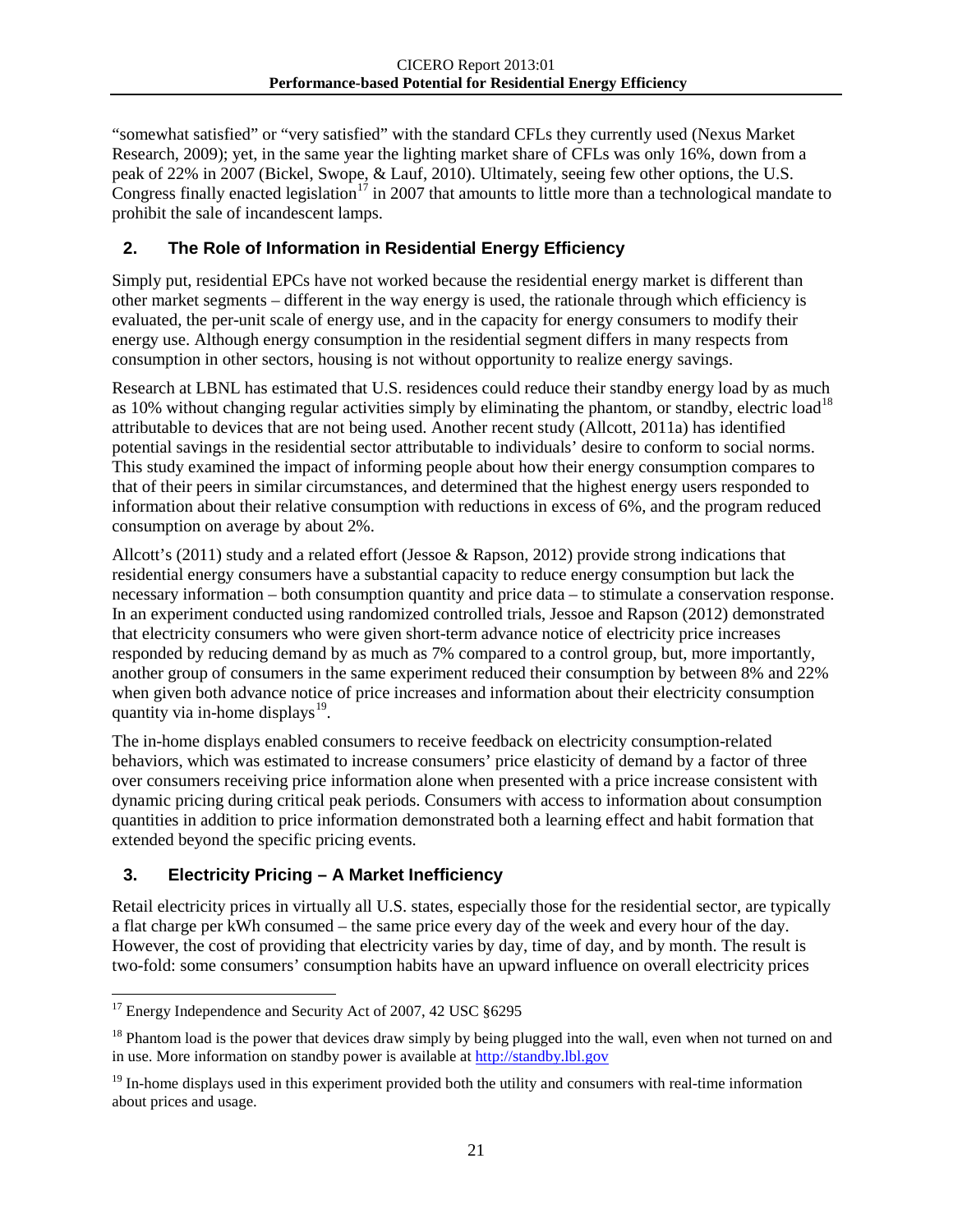while other consumers have a downward impact on overall prices – although it is unlikely that consumers would even know into which group they fit.

#### **a) Peak Pricing**

There are a number of viable alternative to traditional flat-rate pricing that more closely correlate the electricity price with the costs of supply, including: critical peak pricing (CPP), time-of-use pricing (TOU), and real-time pricing (RTP). All of these pricing approaches lower the price of electricity during most hours of the day and increase the price only during times when the cost of supply is highest – the closer the peak time price is to the cost of supply, the lower the price during other hours of the day (Farqui, 2010).

Traditional flat-rate pricing is, in several ways, a barrier to increased residential energy efficiency in the U.S. Residential consumers have shown some price elasticity of demand in respond to price signals – Jessoe and Rapson (2012) found a demand response of 7% to simulated CPP price signals delivered one day ahead, and another study identified a demand reduction of 1% to 2% in response to hourly real-time pricing (Allcott, 2011b). Interestingly, both of these studies reported that energy conservation in response to price signals did not result in increased consumption during other times – residential consumers actually reduced consumption as opposed to merely shifting load from peak hours to off-peak hours.

Another way in which flat-rate pricing inhibits residential energy savings is the misallocation of benefits from reduced energy consumption. Consumers who reduce consumption during peak demand times do not receive the market value of these energy savings. Consider the chart shown in [Figure 3](#page-25-0) (Newell & Faruqui, 2009) from a report on dynamic pricing in the New York Independent System Operator (NYISO) region which shows several periods during which the electricity price would have briefly risen well above \$1.00/kWh. Residential consumers on a flat-rate pricing schedule who reduced their consumption during these times would provide system-wide savings of about \$1.10/kWh, but would themselves only accrue savings at the flat rate of about \$0.18/kWh.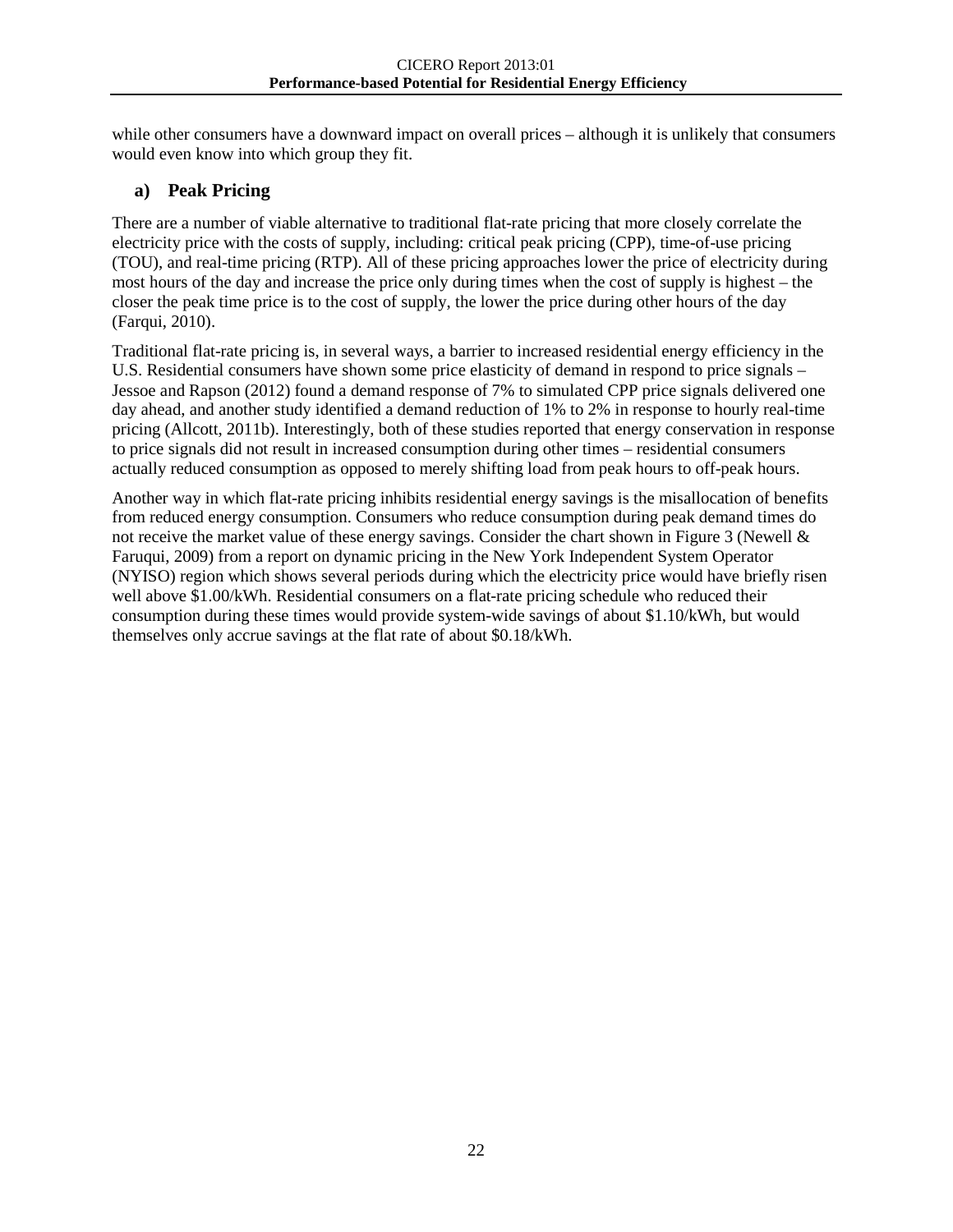

<span id="page-25-0"></span>**Figure 3** - Comparison of Flat and Dynamic Rates for Residential Customers in New York City (Newell & Faruqui, 2009)

Actual savings could be substantial, not just to the consumer who reduces electricity consumption during peak hours under an electricity pricing schedule that more closely mirrored the marginal cost of electricity generation, but also to all consumers as reducing peak demand would drive overall costs downward. In states where the electricity market remains fully regulated (i.e., no competition), new approaches are being adopted to stimulate utilities to encourage energy efficiency that entail the utility being compensated for both efficiency program costs and some portion of the electricity they would otherwise have sold, via a method called decoupling (York, Witte, Nowak, & Kushler, 2012).

#### **b) Role of Technology in Price Response**

The structure of electricity pricing is a barrier 1) to consumers having a price signal to which they can respond, and 2) to consumers directly receiving the benefits they produce by conserving energy. However, dynamic pricing structures require the installation of advanced metering infrastructure as a basic precursor to adoption. Currently, the FERC estimates that less than 20% of electric meters in the U.S. are advanced meters and capable of communication (Federal Energy Regulatory Commission, 2011). Without consumer access to real-time price information and utility access to real-time electricity consumption, dynamic pricing mechanisms are not possible.

Furthermore, consumers also need technology that enables them to actually respond to price signals. Possibly some form of automated home control device that could be pre-programmed to turn off or restrict operation of certain equipment given a price signal pre-determined by the consumer. Technology such as home area networks (HANs) are early-stage rudimentary examples of this concept, and even at the start of the technology's lifecycle are producing savings on residential electricity bills of 15% to 20% in utility territories across the nation (Sulavik, 2010).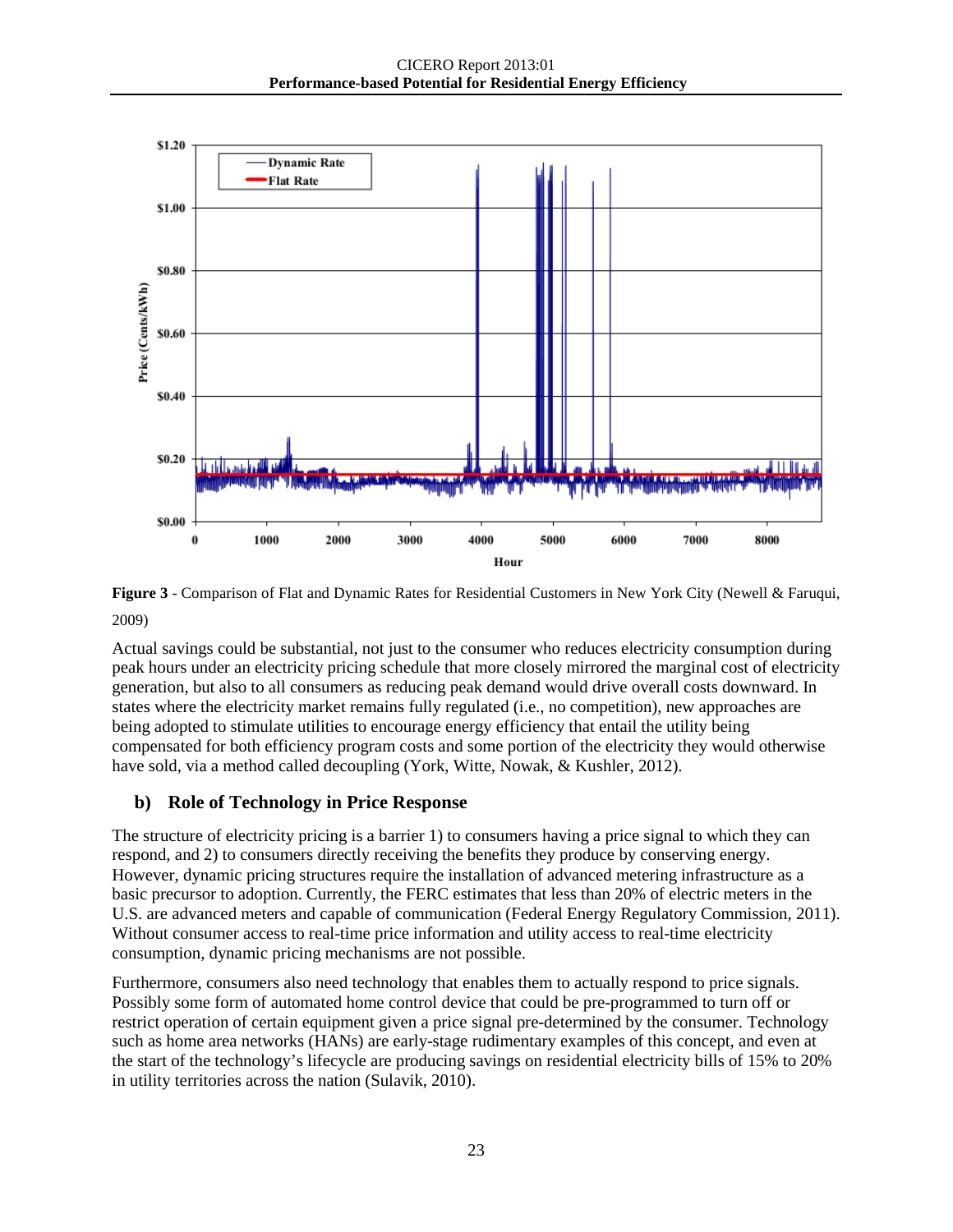# **4. Financing Mechanisms**

Financing is a key aspect of EPCs, and the entry of commercial lenders into the efficiency market supported rapid expansion of ESCOs. However, the entry of commercial lenders added another facet to the EPC business model – credit risk. The ESCO has the expertise to guarantee savings and accept the performance risk, but when third-party financing enters the equation a "hell-or-high-water" payment provision often enters the picture under which commercial lenders expect repayment of the outstanding debt obligation whether or not the project performs as expected (Freehling, 2011).

Freehling (2011) provides many examples of government-backed loans and grants, community development corporations, credit unions, non-profit organizations, and state and local government funded programs which are acting to reduce the credit risk that attaches to major upgrades undertaken by residential and other small-scale energy efficiency projects. These programs typically do one of several things: 1) capitalize loan funds which are administered by government agencies, non-profits or utilities, 2) provide loan guarantees to loan funds capitalized by other parties (e.g., ratepayer-funded programs like PBFs, grants, etc.), or 3) provide seed funding to support start-up revolving loan funds.

However, even with these innovations in financing structures, economies of scale impose transaction costs that remain prohibitive. Consider that the most common sources of efficiency upgrades – lighting and HVAC systems – may represent several thousand dollars at their maximum level. As Freehling (2011) describes, even a multi-family housing building with 100 units would be unlikely to require investment of more than \$500,000 – about 10% of what is considered a small project on the scale of commercial lenders, and paltry compared to the \$25-\$30 million in annual loan originations the largest of these financiers target. To provide for increased scale some communities and states have sought bond issues to establish efficiency funds.

Other efforts to address this scale obstacle are focused on diversifying the origin of loan funds – allowing utilities to provide on-bill financing for customers or allowing customers to finance energy efficiency improvements on their property tax bill through a method called property assessed clean energy financing (PACE). These efforts are also being streamlined by engaging credit union, community banks, and nonprofit finance organizations that are stakeholders in their local communities and who are not beholden to large shareholder interests to manage and underwrite these loans. However, these approaches are not without their challenges as well; for instance, there has been resistance from mortgage owners (particularly federally backed mortgages through the Federal Housing Authority) regarding PACE financing as the primary mortgage becomes subordinate to the energy efficiency loan, and efforts to allow financing of energy efficiency improvements through charges levied on electric bills, called on-bill financing, also face numerous issues such as whether the utility and customer are jointly and severally liable for the loan or whether the loan attaches to the meter and would change hands with the deed to the property.

# *B. Two Keys to Approaching Residential Energy Efficiency*

<span id="page-26-0"></span>Residential energy savings is possible, as recent studies have demonstrated. The main barriers are access to information and incentivizing consumer response to both knowledge and price. Residential energy savings require an approach oriented towards the residential market which involves: advanced metering and controls technology as well as value to the customers more representative of the actual benefits engendered by residential activity.

#### **1. Automated Metering and Smart Grid Technology**

A key aspect of enabling performance-based energy efficiency contracts to succeed is not only the ability to accurately and reliably project energy savings, but also to measure the actual savings. Until the advent of smart grid technology such as automated metering systems this was relatively expensive and not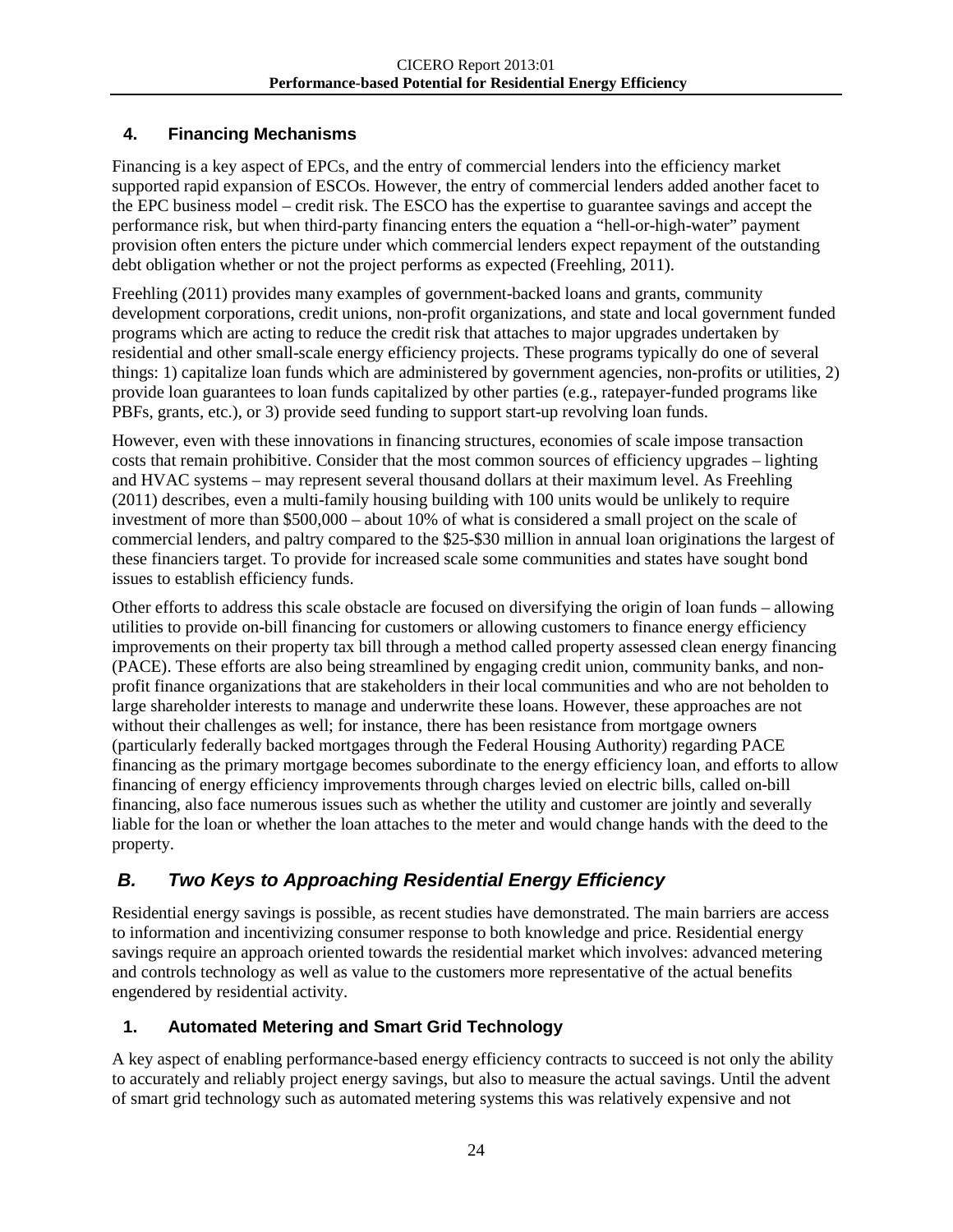feasible for individual residences. Automated meter data in digital format allows a variety of systems to be integrated into the home electrical system, some of which can attach at the appliance level, some can be connected through the main electric circuit box, and others can use software algorithms to estimate which devices and appliances in a home use how much energy at what time. This level of detailed information about energy use allows heretofore unavailable insight into the characteristics of an individual home's energy use, and, similarly to the way better information reduced the transaction costs and improved the service of ESCOs in the early generations of performance contracting, this granular level of detailed consumption data can be invaluable in minimizing the transaction cost associated with estimating a home's potential energy savings.

This opportunity is not without its challenges as well, however. A major challenge in some states is privacy – many utilities are prohibited from allowing third-party access to consumption data about individual accounts, even with permission from the account holder. Also, many smart-grid and automated meter systems being deployed are not focused on providing functionality for increasing energy efficiency or managing demand as a resource, but instead are being adopted partly as a method of upgrading decades old equipment, reducing utility meter-reading costs and improving response time in the event of grid outages or other disruptions, and also to proactively prevent outages by measuring infrastructure performance and identifying problems before they reach a critical point of failure.

#### **2. Efficiency as a Supply-Side Resource**

Finally, the goal of managing demand as a resource equivalent to generation which was first articulated in 1978 with the enactment of PURPA is slowly creeping towards realization more than three decades later. The Federal Energy Regulatory Commission, in a final rule<sup>[20](#page-27-0)</sup> promulgated in March of 2011, articulated the "net benefits test" for determining when demand-side resources must be compensated for the service provided to the energy market at the market price for energy in competitive wholesale markets. This rule provides a revised framework that requires demand-side management resources to be accepted into competitive wholesale markets for electricity and compensated on par with supply-side generation, remedying longstanding inequities for efficiency in the marketplace.

Although the required filings by transmission operators have a deadline of Fall 2012 and the details or acceptability of each RTO or ISO plan is far from settled, the groundwork has been laid for energy efficiency to not merely be a source of reduced cost but for energy efficiency to become a source of revenue. For the residential segment, this change in the market's regulatory structure could increase the rate of return, provide compensation for energy conservation at the marginal cost of electricity, and reduce credit risks associated with efficiency financing.

This single change, when coupled with greater information about energy consumption patterns by smallscale consumers and the two-way interface made possible through automated metering and smart-grid technology could vastly change the landscape of energy efficiency and fundamentally alter the prospects for performance-based contracting in the residential sector. Combined, these new trends may offer increased access to finance for small-scale energy consumers, the technological capability for electricity consumption that is responsive to both real-time price and overall power system load, and together may represent the final piece of the puzzle for new EPC-like business models created to aggregate residential DSM technologies so that a neighborhood becomes the market equal to the power plant, and so that conserving energy isn't only a source of savings but is also a source of revenue.

<span id="page-27-0"></span><sup>&</sup>lt;sup>20</sup> 18 CFR Part 35; Order No. 745, FERC Docket No. RM 10-17-000, Issued March 15, 2011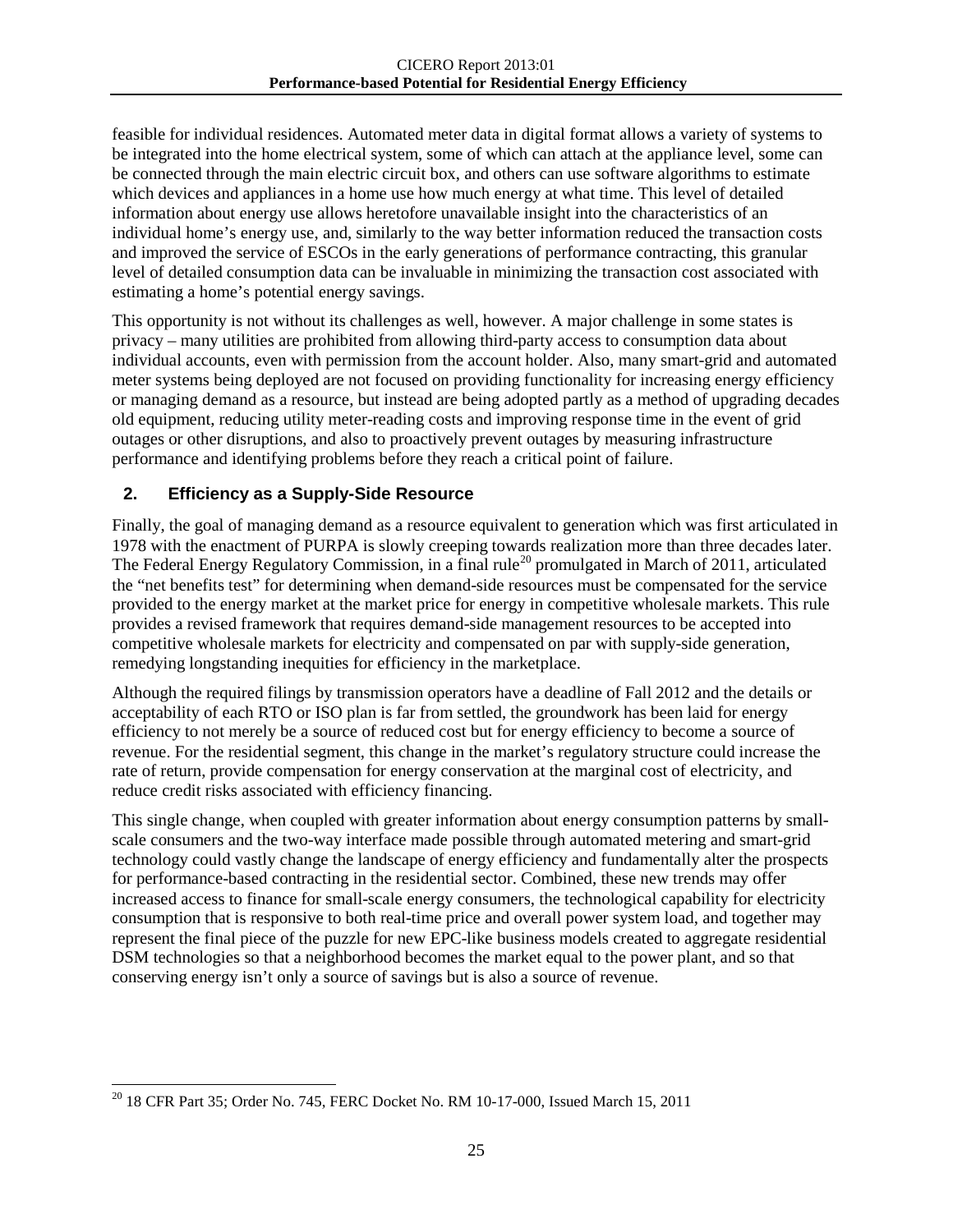# **VI. Conclusion**

The traditional EPC approach in ineffective in the residential market due to several aspects of the residential energy consumer, specifically:

- <span id="page-28-0"></span>Residential consumers lack scale, both in per-unit consumption and in the number of readily identifiable homogenous units;
- Residential consumers lack the necessary energy intensity [on a square-foot basis] to justify investment within the structure of present-day EPC business models; and,
- Consumption in the residential sector is driven by different factors than in other sectors.

However, despite some long-held beliefs, residential consumers can exhibit price-elastic demand for energy, and can successfully modify behavior and habits to increase energy conservation. A number of recent studies – made possible by advanced meters, in-home displays, and home area networks – have demonstrated that residential consumers exhibit a small response to both price signals and information related to their social standing, but when provided with feedback on consumption quantity and how their actions affect energy consumption in real time residential consumers can substantially reduce consumption. Furthermore, price and quantity data coupled with real-time feedback has produced a learning effect resulting in savings additional to those directly stimulated by a price signal and indicate the potential for the formation of energy conservation habits.

Performance contracting in the residential sector requires a different business model than the ESCO industry has traditionally employed. The main advantage of residential consumers is their flexibility of energy usage and the large number of users who could potentially enact a conservation response. Unlike traditional EPC models, residences typically lack the necessary scale to justify investments on the basis of energy savings, but rather with limited capital investment and retrofit activities, the residential segment can be called upon as a supply resource.

Ultimately, the same characteristics that make the residential segment difficult to target and set it apart from other segments in energy conservation efforts are the attributes that must be leveraged for energy savings value – disaggregated demand, unique economic valuation and utility perspectives, and individual capacity to learn and respond to stimuli. The three fundamental requirements to tap into this potential for increased energy savings are:

- 1. **Access to information** on price, quantity, effects of behavioral changes, and social norms;
- 2. **Technology** to enable price responses, demand and consumption control, and greater consumer autonomy and independence in managing energy consumption; and,
- 3. **Motivation** to change behaviors and invest time and effort in the form of individual feedback, economic incentives, and comparative social feedback.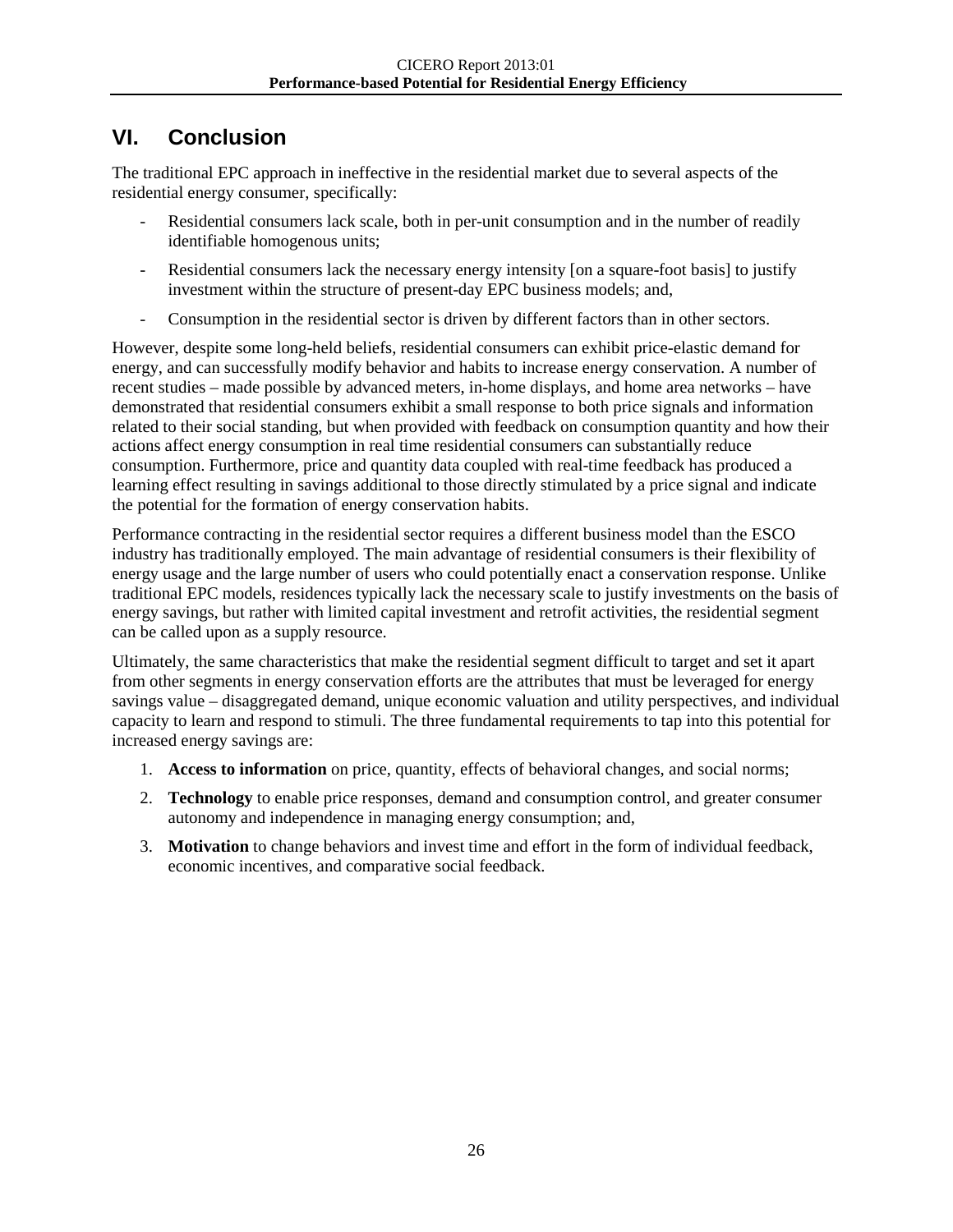# **VII. Works Cited**

Allcott, H. (2011a). Social norms and energy conservation. *Journal of Public Economics*, 1082-1095.

- <span id="page-29-0"></span>Allcott, H. (2011b). Rethinking real-time electricity pricing. *Resource and Energy Economics*, 820-842.
- Baechler, M., & Webster, L. (2011). *A Guide to Performance Contracting with ESCOs.* Building Technologies Program. Richland: Pacifc Northwest National Laboratory.
- Bickel, S., Swope, T., & Lauf, D. (2010). *ENERGY STAR CFL Market Profile: Sata Trends and Market Insights.* Washington, DC: U.S. Department of Energy.
- Blumstein, C., Krieg, B., Schipper, L., & York, C. (1980). Overcoming Social and Institutional Barriers to Energy Conservation. *Energy, 5*, 355-371.
- Borenstein, S., & Bushnell, J. (2000). Electricity Restructuring: Deregulation or Reregulation? *Regulation, 23*(2), 46-52.
- Cooper, A., & Wood, L. (2012). *Summary of Ratepayer-Funded Electric Efficiency Impacts, Budgets and Expenditures.* Institute for Electric Efficiency, The Edison Foundation.
- Dimetrosky, S., Winch, C., Albee, K., Parkinson, K., Oman, S., & Wilson-Wright, L. (2010). *Colorado Home Lighting Program Process and Impact Evaluation Report.* Prepared for Xcel Energy by The Cadmus Group/Energy Services and Nexus Market Research.
- DSIRE. (2012, May). *Summary Maps.* Retrieved August 2012, from Database of State Incentives for Renewables & Efficiency: http://dsireusa.org/documents/summarymaps/PBF\_Map.pdf
- EIA. (2011, November). Electric Power Annual 2010. Washington, DC, USA: Energy Information Administration, U.S. Department of Energy.
- EIA. (2011, November). Form EIA-861 data files, 2010. Washington, DC: Energy Information Administration, U.S. Department of Energy.
- Farqui, A. (2010). *The Ethics of Dynamic Pricing.* The Brattle Group.
- Federal Energy Regulatory Commission. (2011). *2011 Assessment of Demand Response and Advanced Metering.* Washington, DC: U.S. Department of Energy.
- Freehling, J. (2011). *Energy Efficiency Finance 101: Understanding the Marketplace.* Washington, DC: American Council for an Energy-Efficient Economy.
- Goldman, C. A., Hopper, N. C., & Osborn, J. G. (2005). Review of US ESCO industry market trends: an empirical analysis of project data. *Energy Policy, 33*, 387-405.
- Goldman, C. A., Osborn, J. G., Hopper, N. C., & Singer, T. E. (2002). *Market Trends in the U.S. ESCO Industry: Results from the NAESCO Database Project.* Berkeley, CA: Lawrence Berkeley National Laboratory.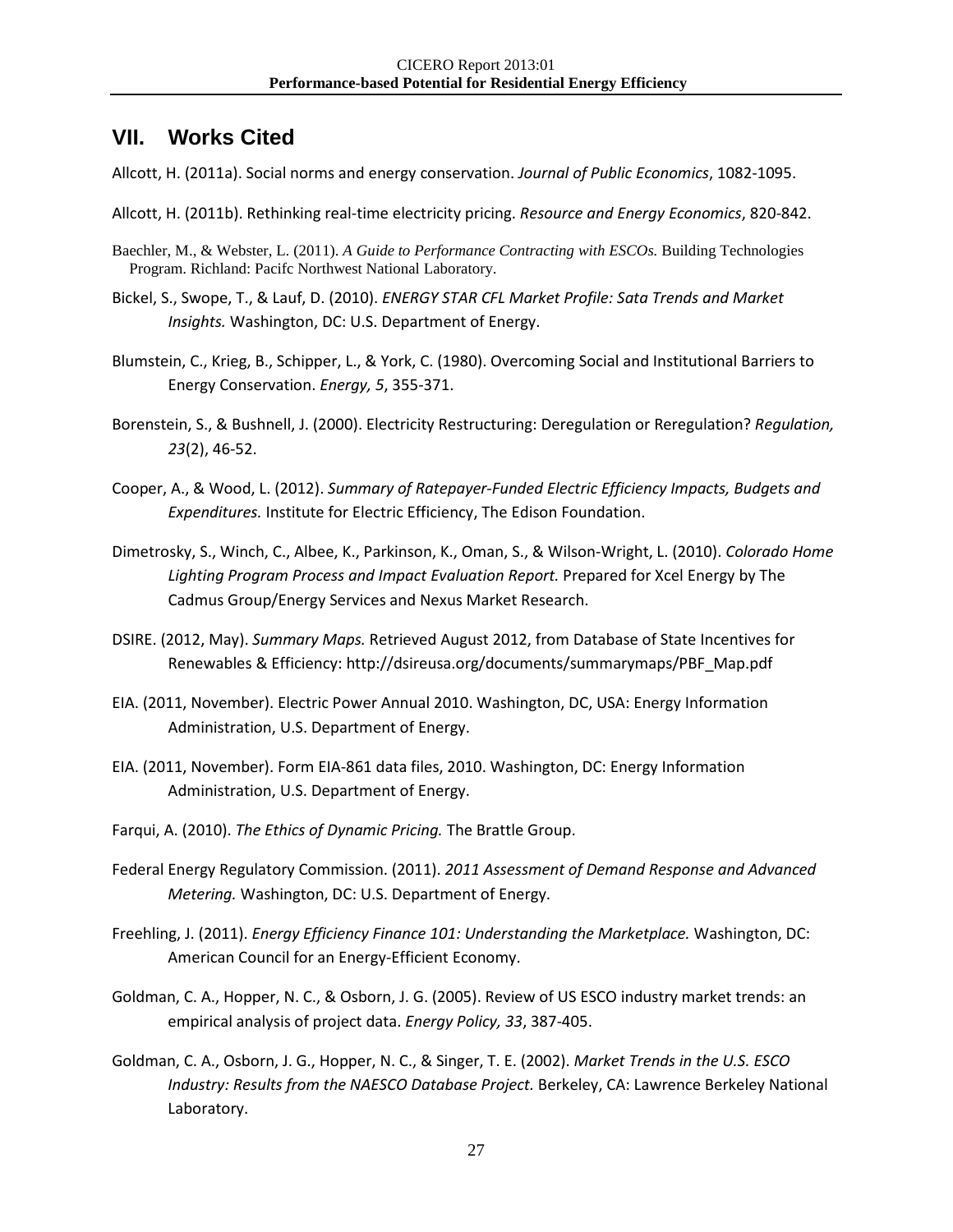- Golove, W. H., & Eto, J. H. (1996). *Market Barriers to Energy Efficiency: A Critical Reappraisal of the Rationale for Public Policies to Promote Energy Efficiency.* Berkeley: Lawrence Berkeley National Laboratory.
- Granade, H. C., Creyts, J., Derkach, A., Farese, P., Nyquist, S., & Ostrowski, K. (2009). *Unlocking Energy Efficiency in the U.S. Economy.* McKinsey & Company.
- Haddad, B. M. (1994). Why Compact Fluorescent Lamps are Not Ubiquitous: Industrial Organization, Incentives, and Social Convention. *The Proceedings of the ACEEE 1994 Summer Study on Energy Efficiency in Buildings* (pp. 10.77-10.83). Washington, DC: American Council for an Energy-Efficient Economy.
- Hopper, N., Goldman, C., D., G., Singer, T., & Birr, D. (2007). *A Survey of the U.S. ESCO Industry: Market Growth and Development from 2000 to 2006.* Berkeley, CA: Lawrence Berkeley National Laboratory.
- Hopper, N., Goldman, C., McWilliams, J., Birr, D., & McMordie-Stoughton, K. (2005). *Public and Institutional Markets for ESCO Services: Comparing Programs, Practices and Performance.* Berkeley, CA: Lawrence Berkeley National Laboratory.
- ICF International, NAESCO. (2007). *Introduction to Energy Performance Contracting.* Washington, DC: ENERGY STAR, U.S. Environmental Protection Agency.
- IPMVP Committee. (2002). *International Performance Measurement & Verification Protocol: Concepts and Options for Determining Energy and Water Savings.* Oak Ridge: U.S. Department of Energy.
- Jaffe, A. B., & Stavins, R. N. (1994). The Energy-Efficiency Gap. *Energy Policy, 22*(10), 804-810.
- Janison, E., & Schlosberg, D. (2011). *Insuring Innovation: Reducing the Cost of Performance Risk for Projects Employing Emerging Technology.* San Francisco: CalCEF.
- Jessoe, K., & Rapson, D. (2012). *Knowledge is [less] Power: Experimental Evidence from Residential Energy Use.* Berkeley, CA: University of California Center for Energy and Environmental Economics.
- Larsen, P. H., Goldman, C. A., & Satchwell, A. (2012). *Evolution of the U.S. Energy Service Company Industry: Market Size and Project Performance from 1990-2008.* Berkeley: Ernest Orlando Lawrence Berkeley National Laboratory.
- Newell, S., & Faruqui, A. (2009). *Dynamic Pricing: Potential Wholesale Market Benefits in New York State.* Rensselaer, NY: New York Independent System Operator.
- Nexus Market Research. (2009). *The Market for CFLs in Connecticut (DRAFT).* Connecticut Energy Conservation Management Board, Connecticut Light & Power, The United Illuminating Company.